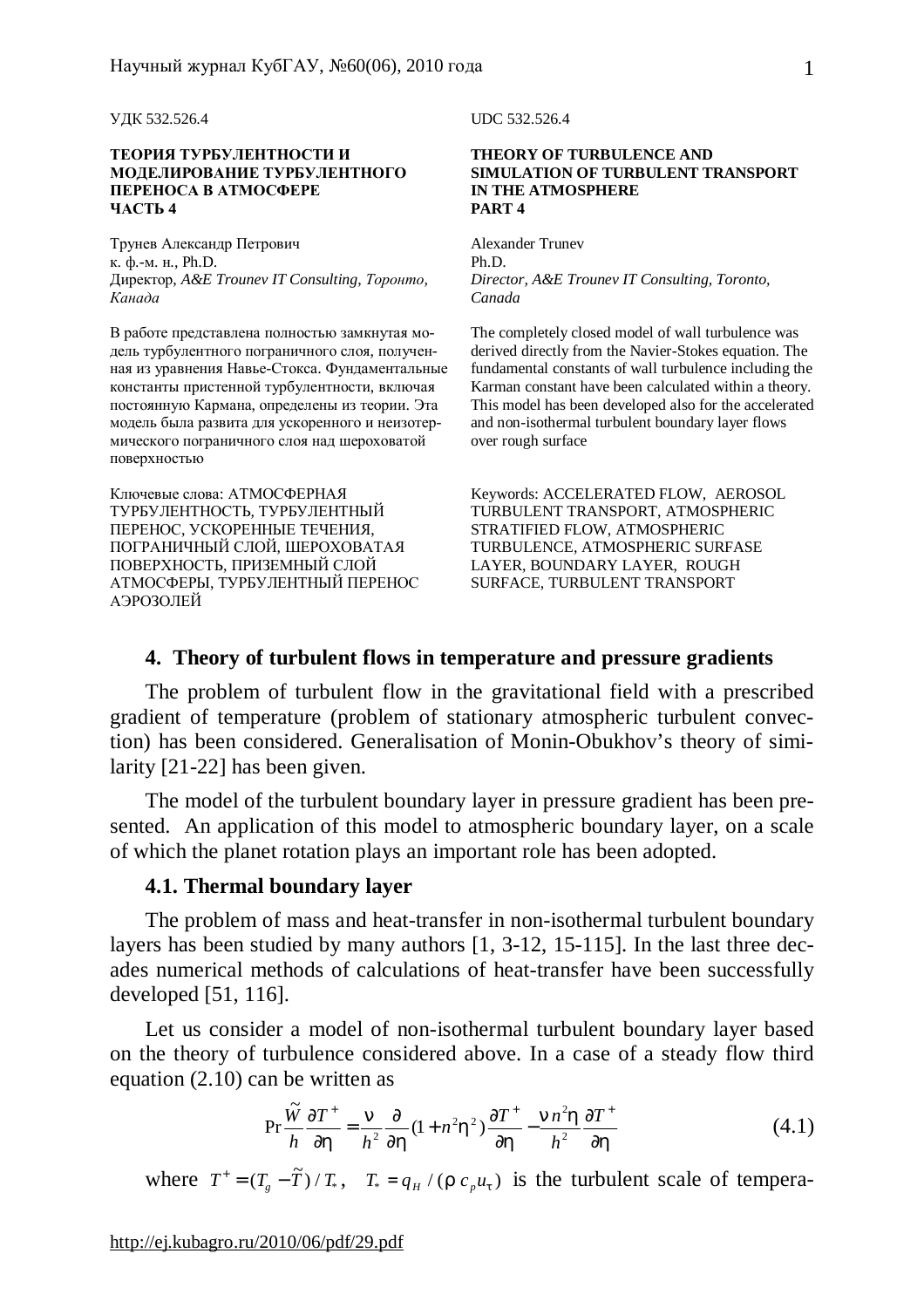ture,  $q_H$  is the heat flux from the rigid surface to the air,  $c_p$  is the specific heat at constant pressure of the gas.

The boundary conditions for equation (4.1) on a smooth wall and for the long distance from the wall are given by

$$
z^{+} = 0; \t T^{+} = 0; dT^{+} / dz^{+} = \text{Pr}
$$
  
\n
$$
z^{+} \to \infty; \t dT^{+} / dz^{+} \to 1 / k_{h} z^{+},
$$
\n(4.2)

where  $k_h$  is a constant which is approximately equal to the Karman constant.

Neglected by the term in the left part of (4.1) in special case when  $Pr \rightarrow 0$ one can derive a general solution of the boundary value problem (4.1)-(4.2) in the form:

$$
T^{+} = \frac{1}{k_{h}} \text{Arsh}(k_{h} \text{Pr} z^{+})
$$
 (4.3)

The temperature profile (4.3) well demonstrates that the main turbulent scale of the thermal layer is not the same as the turbulent length scale of the dynamic boundary layer:

$$
IT \approx n / (kh Pr ut) \neq I0 \approx 8.71n / ut.
$$

Hence in a common case two independent length scales should be defined in the turbulent non-isothermal boundary layer problem.

For the long distance from the wall,  $z^+ \gg 1 / k_h$  Pr, the mean temperature profile (4.3) is resulted to the logarithmic profile:

$$
T^+ = \frac{1}{k_h} \ln z^+ + c_h(\Pr)
$$

where  $c_h$ (Pr) =  $k_h^{-1}$  ln(2 $k_h$  Pr).

If the Prandtl number is about unit,  $Pr \approx 1$ , then the temperature gradient near to the wall essentially depends on the dynamic boundary layer parameters. For this case the temperature gradient in a steady turbulent boundary layer at a given heat flux on the wall can be described by equation (4.1) rewritten in the form:

$$
\frac{\tilde{W}_1}{h_1} \frac{\partial T^+}{\partial h_1} = \frac{n}{\Pr h_1^2} \frac{\partial}{\partial h_1} (1 + n_1^2 h_1^2) \frac{\partial T^+}{\partial h_1} - \frac{n n_1^2 h_1}{\Pr h_1^2} \frac{\partial T^+}{\partial h_1}
$$
(4.4)

where  $\widetilde{W}_1 = \widetilde{w} - h_1 \Phi_1$ ,  $\Phi_1 = h_{1t} + h_{1x} \widetilde{u} + h_{1y} \widetilde{v}$ ,  $z = h_1(x, y, t)$  is the surface of the thermal sublayer chosen for the turbulence modelling,  $h_1 = z/h_1, n_1 = \sqrt{h_1^2}$ 1  $= z / h_1, n_1 = \sqrt{h_{1x}^2 + h_{1y}^2}$ .

In this problem the universal parameters can be defined as follows

$$
x_1 = z / l_T
$$
,  $l_T = h_1 / n_1$ ,  $a_1 = \arctan(h_{1y} / h_{1x})$ ,  $w_T^+ = h_{1t} / n_1 u_t$ ,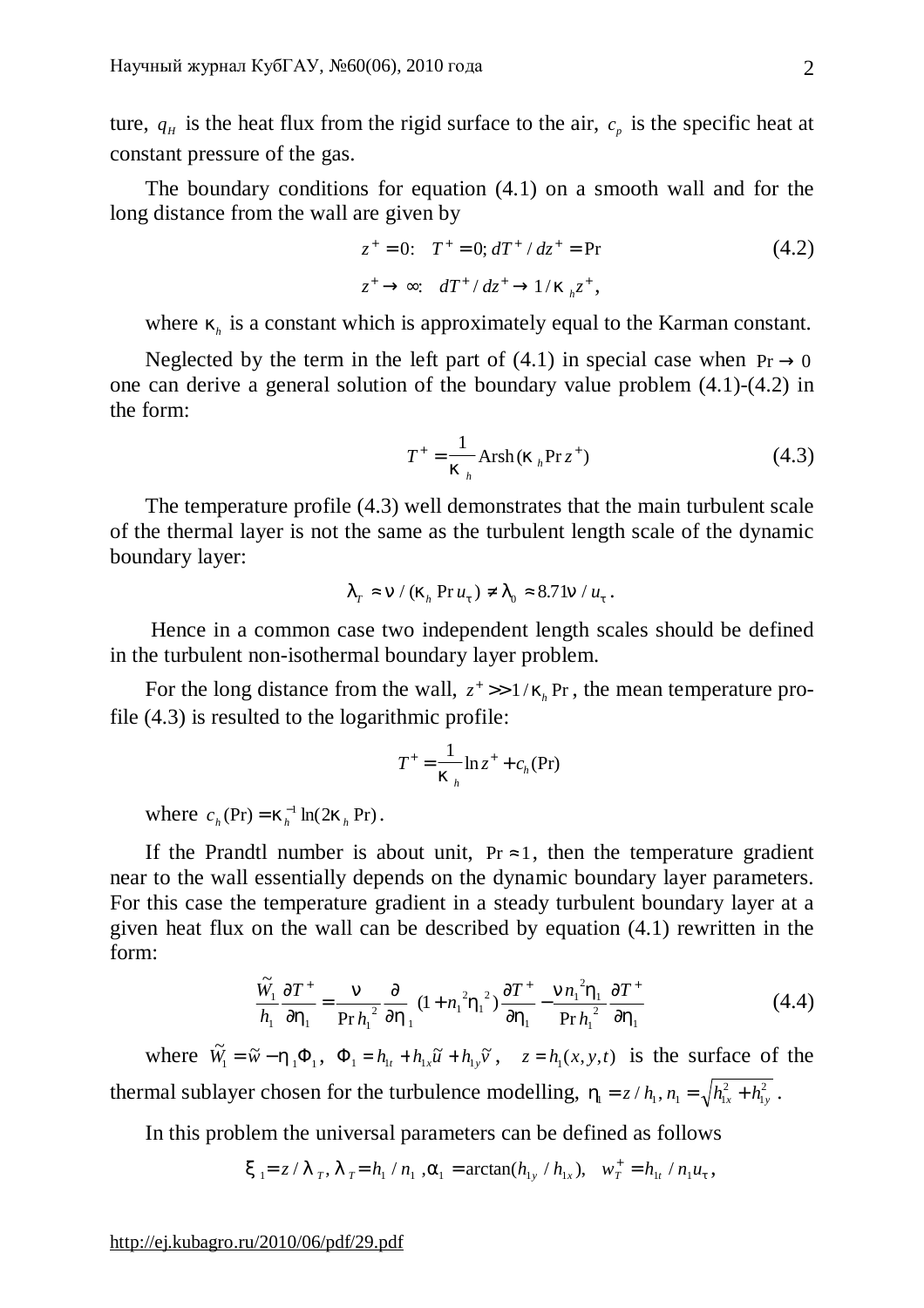$$
\widetilde{W}_1 = \widetilde{w} - h_1 \Phi_1 = \widetilde{w} - x_1 u_t [j \cos(a - a_1) ++ y \sin(a - a_1) + w_1^+ - w_0^+ \cos(a - a_1)]
$$

For atmospheric flows when Pr  $\approx$  1 we can suggest that  $a_1 = a$ ,  $w_T^+ = w_0^+$ , therefore  $\tilde{W}_1 / u_t = (x - x_1)j - c$ . Used this nomenclatures and boundary conditions (4.2) one can derived the temperature gradient as a solution of equation (4.4) as follows

$$
\frac{dT^{+}}{dz^{+}} = \frac{\text{Prexp}\left[-\text{Pr}\ I_{T}^{+}I_{1} - \text{Pr}\ I_{T}^{+}(1-\bar{I})I_{2}\right]}{\sqrt{1 + {x_{1}}^{2}}}
$$
\nwhere  $I_{1} = \int_{0}^{x_{1}} \frac{c(\bar{I}x)dx}{1 + {x^{2}}}, I_{2} = \int_{0}^{x_{1}} \frac{j(\bar{I}x)xdx}{1 + {x^{2}}}, \ \bar{I} = I_{T}/I_{0}.$  (4.5)

Since the problem (4.5) with (4.2) is analogue to that which has been used for the mean velocity profile calculation, thus one can establish the equation connected the constants of turbulence theory which is similar to (2.24), as follows:

$$
k_{h} = w_{0}^{+} \frac{\exp[P_{t}I_{01}(R_{t}, \overline{I}) + P_{t}(1-\overline{I})I_{02}(R_{t}, \overline{I})]}{P_{t}}
$$
(4.6)

where  $P_t = Pr I_{1}^{+} w_0^{+}$  is the Peclet number calculated on the thermal sublayer surface parameters,

$$
I_{01} = \int_{0}^{\infty} \frac{c(\overline{I}x) dx}{1+x^2}, I_{02} = \int_{0}^{\infty} \frac{j(\overline{I}x) x dx}{1+x^2}.
$$

It should be noted that  $\overline{I} = Pr^{-1} P_t / R_t$  and that for  $\overline{I} = 1$  equation (4.6) is resulted to (2.24). Thus to define the thermal length scale and parameter  $k<sub>h</sub>$  with the given  $R_t = R_t^*$ , the equation (4.6) can be used in the same way as the Karman constant has been calculated:  $k<sub>h</sub>$  is the constant at small variations of the Peclet number if *dk*  $_h/dP_t = 0$ , therefore some critical value  $P_t = P_t^*(Pr, R_t^*)$  can be calculated as the root of this equation.

The value  $k_h = k_h$ (Pr) computed on this model practically is a constant,  $k_h$  ≈ *k* for the range 0.4 ≤ Pr ≤ 1.5 - see Figure 4.1. The computed stable mean value of the Peclet number is given by

$$
P_t^*(\Pr, R_t^*) = R_t^*(1 + 0.217 \ln(\Pr))
$$

for the Prandtl number in the range  $0.1 \leq Pr \leq 2$ . The thermal layer length is defined as  $I^+_{T} = P_t^* / Pr w_0^* = I^+_{0}(1 + 0.217 ln(Pr)) / Pr$ . The mean temperature profiles calculated on  $(4.5)$  for various Prandtl number Pr = 0.2; 0.3; 0.5; 0.7 can be compared with the model of Cebeci [51] - see Figure 4.2 (right). It's well known that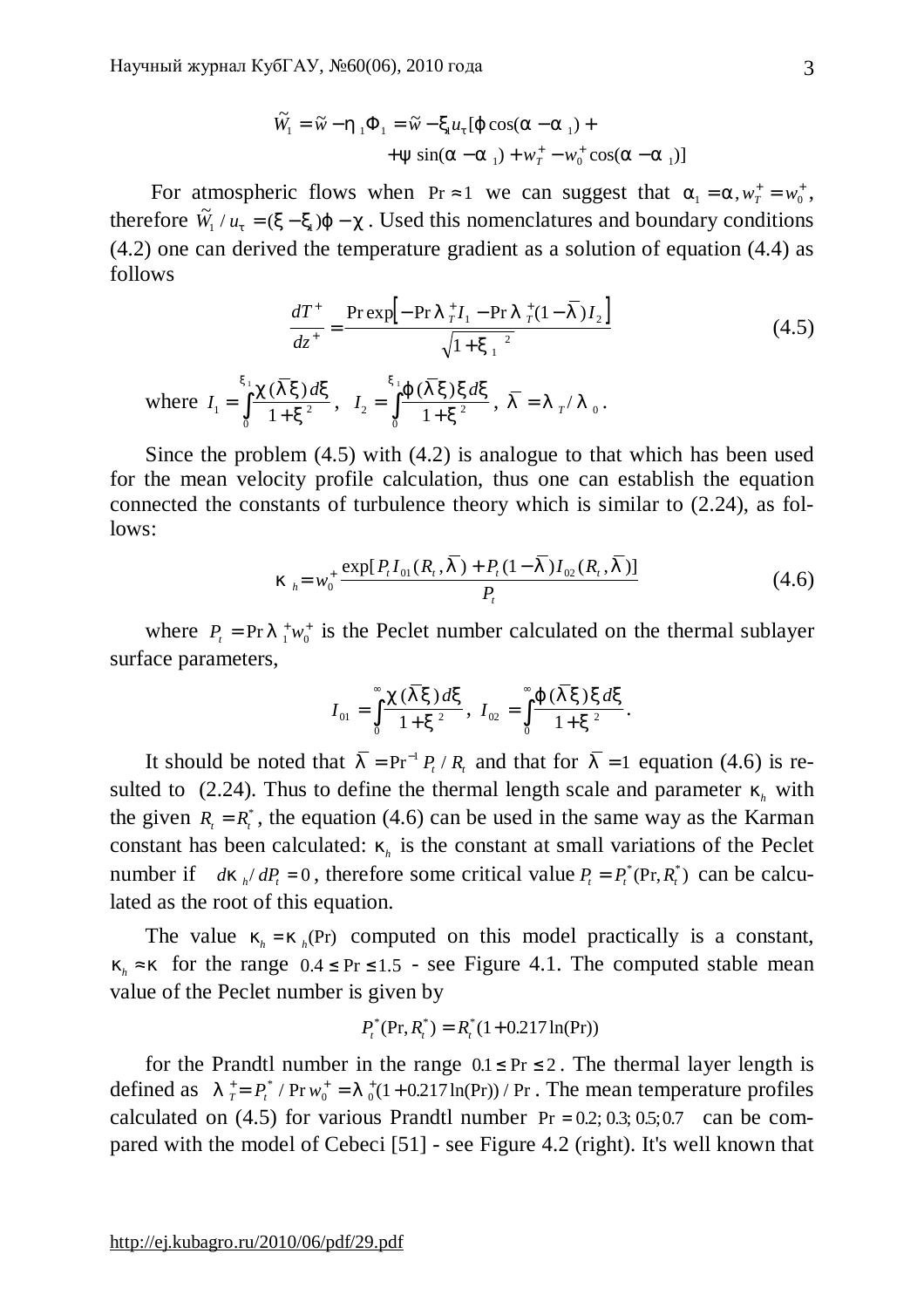the Cebeci model based on the turbulent Prandtl number conception and it can be written as follows (see Cebeci & Bradshaw [51]) :

$$
\frac{dT^+}{dz^+} = \frac{\Pr}{1 + e_m^+ \Pr / \Pr_t},
$$

$$
e_m^+ = (kz^+)^2 \left[1 - \exp(-z^+ / l_d^+)\right]^2 \frac{du^+}{dz^+}
$$

The mean velocity gradient in the right part of the second equation is given by Van Driest model (2.29),  $Pr_t$  is the turbulent Prandtl number,  $l_t$  is the damping length of the turbulent thermal layer, defined as

$$
\Pr_t = \frac{k[1 - \exp(-z^+ / l_d^+)]}{k_h[1 - \exp(-z^+ / l_t^+)]}, \qquad l_t^+ = \frac{1}{\sqrt{Pr}} \sum_{i=1}^5 C_i \lg^{i-1} \Pr
$$

Here  $C_1 = 34.96; C_2 = 28.79; C_3 = 33.95; C_4 = 6.3; C_5 = -1.186$ .



Figure 4.1: The ratio  $k/k_h$  versus the molecular Prandtl number



Figure 4.2: Mean velocity (left) and temperature (right) profiles in the turbulent boundary layer computed on the Cebeci model (symbols) and on (4.5) solid lines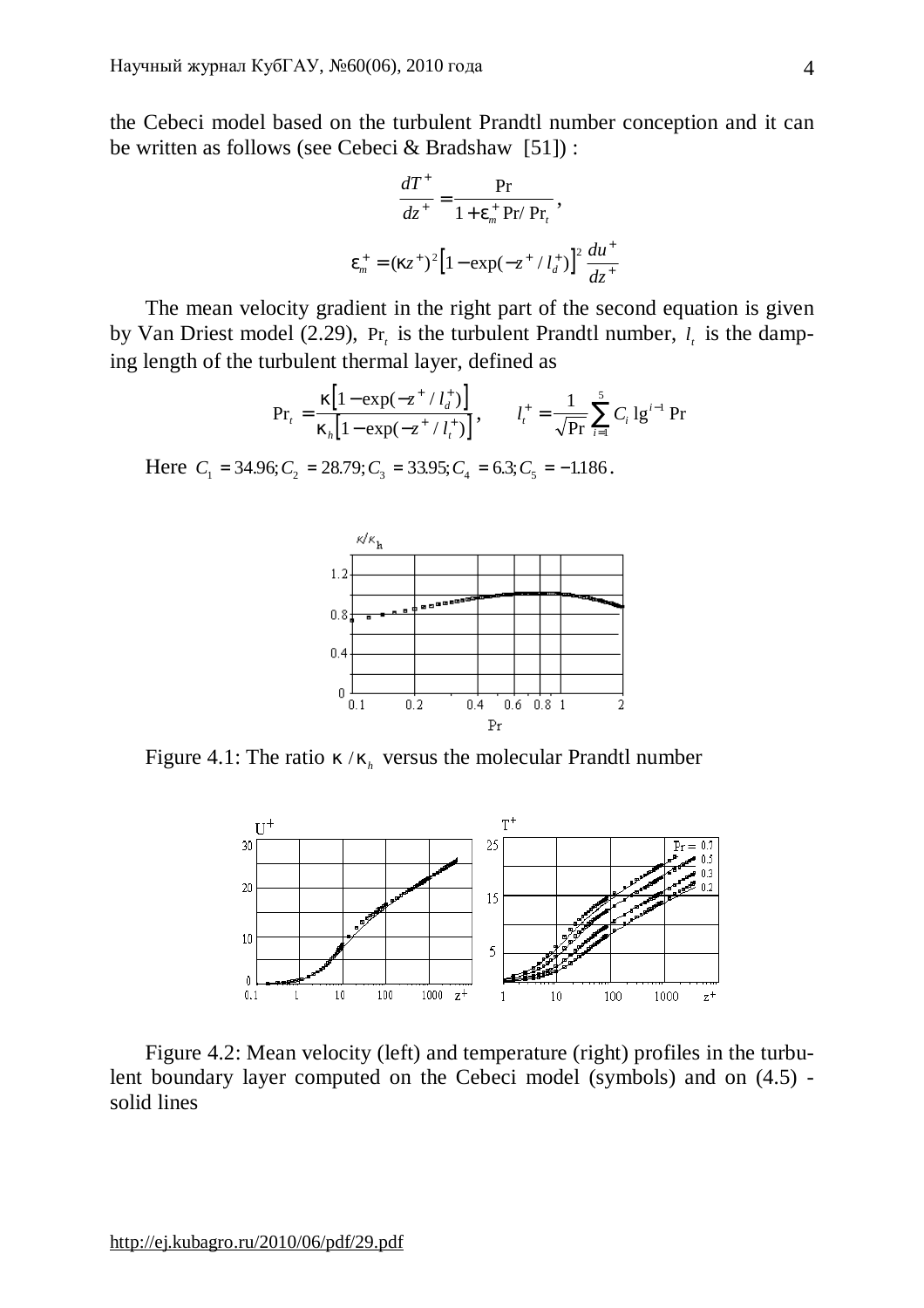As it is shown in Figure 4.2 the agreement between the predicted profiles and the widely used models of van Driest and Cebeci in general is good. But the present model depends on only one constant, while, for instance, the Cebeci model depends on 8 constants as minimum.

The thermal layer stays closer to a wall than the viscous sublayer for  $Pr > 1$ and farther from it for Pr < 1 as it follows from the thermal layer length scale,  $l^+$ <sub>*T*</sub>  $=$  *l*<sub>0</sub><sup> $+$ </sup>(1+0.217 ln(Pr)) / Pr. For the small Prandtl number, Pr << 1, the thermal sublayer is so thick that completely consists of the viscous sublayer. In the case when  $Pr \rightarrow 0$ , the thermal layer practically is independent on the dynamic transition layer, and the mean temperature profile is given by equation (4.3) - see Figure 4.3 (left), with thermal length scale  $I_r \approx n/(k_h Pr u_t)$ .

In another case when  $Pr \gg 1$  (practically when  $Pr \ge 2$ ) the thermal sublayer is so thin that it is included in the viscous sublayer as a whole. Figure 2.2 shows that in this case the solutions with the negative quantity of the dynamic roughness parameter  $R_t$  < 0 effects on the thermal layer near the wall. Suggesting that  $a_1 = a, w^+_T = w^+_0$ , and using the expression  $\tilde{W}_1 / u_t = w^+ (\overline{I}x_1) - xJ (\overline{I}x_1)$  the mean temperature gradient (4.5) can be rewritten as follows

$$
\frac{dT^{+}}{dz^{+}} = \frac{\operatorname{Prexp}\left[\operatorname{Pr} l_{T}^{+} I_{3}(x_{1}, \overline{I}) - \operatorname{Pr} l_{T}^{+} I_{2}(x_{1}, \overline{I})\right]}{\sqrt{1 + {x_{1}}^{2}}}
$$
\nwhere 
$$
I_{3} = \int_{0}^{x_{1}} \frac{w^{+} (\overline{I} x) dx}{1 + x^{2}}, \quad I_{2} = \int_{0}^{x_{1}} \frac{j(\overline{I} x) x dx}{1 + x^{2}}.
$$
\n(4.7)

Integrating by parts and using the boundary conditions on the wall:  $w^+(0) = 0; j(0) = w_0^+$ , the last integrals can be transformed as follows:

$$
\int_{0}^{x_1} \frac{w^+ (\overline{I}x) dx}{1+x^2} = w^+(x) \arctan(x_1) - \int_{0}^{x_1} \frac{dw^+}{dx_1} \arctan(x_1) dx_1 \tag{4.8}
$$

$$
\int_{0}^{x_{1}} \frac{j(\overline{I}x) \, x \, dx}{1+x^{2}} = \frac{1}{2} j(x) \ln(1+x_{1}^{2}) - \frac{\overline{I}}{2} \int_{0}^{x_{1}} j_{x} \ln(1+x_{1}^{2}) \, dx_{1}
$$

The third equation (2.16) can be written in the form

$$
\frac{dw^{+}}{dx} = x\frac{dj}{dx} = \frac{w_0^{+}axe^{-1}}{1+x^2}
$$

Using this equation and secondary integrating by parts the integrals in the right side of (4.8) we have:

<http://ej.kubagro.ru/2010/06/pdf/29.pdf>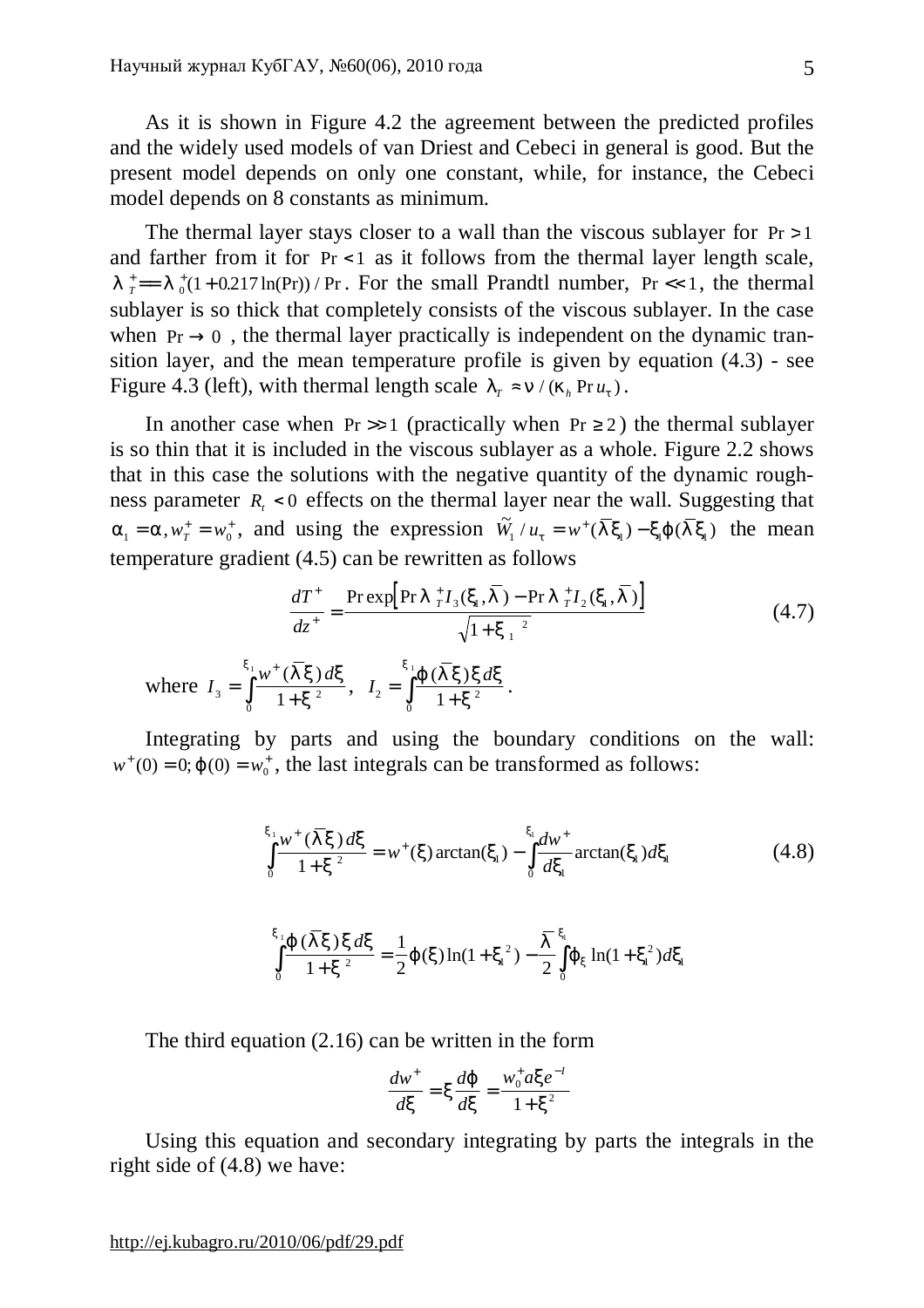$$
\int_{0}^{x_1} \frac{dw^+}{dx_1} \arctan(x_1) dx_1 = \overline{\int_{0}^{x_1} \frac{dw^+}{dx}} \left[ \arctan(x_1) - p / 2 \right] dx_1 + \frac{p}{2} w^+
$$

If Pr >> 1, then  $\overline{I} \approx I_0^+$  Pr<sup>-1</sup> <<  $Pr^{-1} \ll 1$ , therefore we can estimate the contributions of all terms versus the small parameter,  $\overline{I} \ll 1$ , as follows:

$$
\overline{\Gamma} \int_{0}^{x_1} \frac{dw^+}{dx} [\arctan(x_1) - p / 2] dx_1 = \overline{\Gamma}^2 \int_{0}^{x_1} \frac{w_0^+ a x_1 e^{-t}}{1 + x^2} [\arctan x_1 - p / 2] dx_1
$$

The last expression is proportional to  $\bar{I}^2$  for  $x_1 \leq 1$ , and to  $\bar{I}$  for  $x_1 \to \infty$ . Therefore the first integral (4.8) can be estimated as

$$
\int_{0}^{x_1} \frac{w^+(\bar{I}x) dx}{1+x^2} = w^+(x) (\arctan x_1 - p/2) + O(\bar{I})
$$

The function in the right part of the last expression is proportional to  $\bar{I}^2$ , because in the wall region the normal velocity is about  $w^+ \approx 0.5 w_{xx}^+(0)(\bar{I}_{x})^2$ . Hence as it follows from above, for the large quantity of the Prandtl number the mean temperature profile depends on the normal velocity as a weak function which is proportional to  $\overline{I}^2$  for  $x_1 \leq 1$  and to  $\overline{I}$  for  $x_1 \to \infty$ .

Using this result it is possible to derive a simple equation for the mean temperature gradient, which is satisfactory agreed with experimental data in a wide range of the Prandtl number. Integrating by parts the term in the right part of second equation (4.8), we have

$$
\int_{0}^{x_1} \int_{x} \ln(1 + x_1^2) dx_1 = f_x J(x_1) - \overline{\int}_{0}^{x_1} \int_{xx} J(x_1) dx_1
$$

where  $J(x_1) = x_1 \ln(1 + x_1^2) - 2x_1 + 2 \arctan x_1$ . This process can be prolonged and the formal series in powers of  $\overline{I}$  can be found. The first and second terms of this series are equal to zero on the wall and for  $x_1 \rightarrow \infty$ . Hence, the equation, connecting constants of the theory, similar to (4.5), has in this case a very simple form:  $I_T^+ = 1 / k_h$  Pr, that coincides with the thermal layer length scale specified above for  $Pr \ll 1$ .

Substituting the derived expressions in equation (4.7) and using the first term of the series one can write the mean temperature gradient as

$$
\frac{dT^+}{dz^+} = \frac{\text{Prexp}[-0.5P_jj_1(x)\ln(1+x_1^2)]}{\sqrt{1+x_1^2}}
$$
(4.9)

where  $j_1 = dc_1 / dx$  is given by (2.19).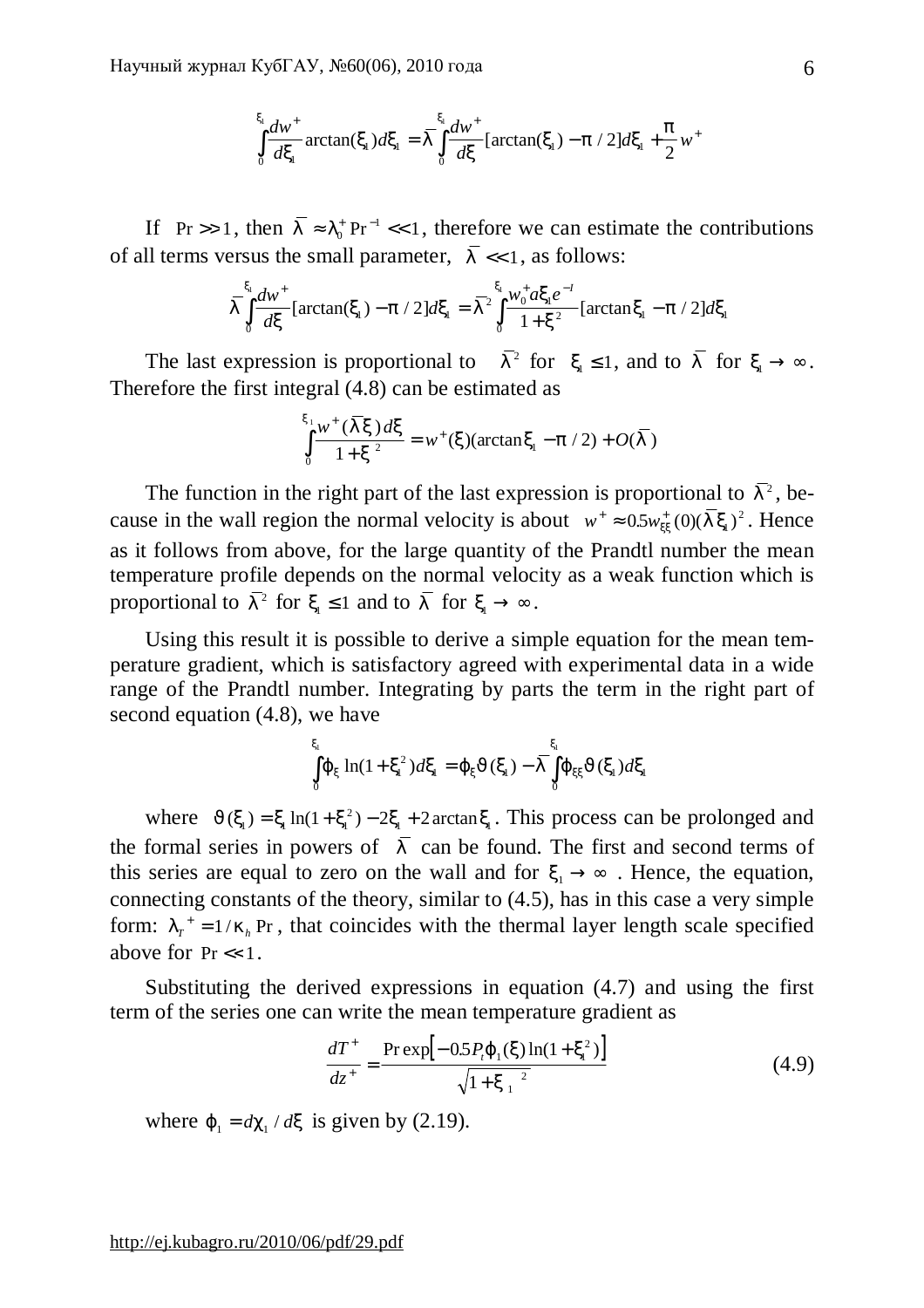The equation (4.9) contains the free parameter  $P_t = w_0^T I_T^+$  Pr, which is the Peclet number. As it was established in the numerical experiments, to agree (4.9), for example, with the model of Cebeci [51], it is enough to consider this parameter as a function, which depends on the Prandtl number. The numerically approximated function,  $P_t$ (Pr), is given by  $P_t = -1.61/(1+0.1 \ln Pr)$  in the range of the Prandtl number from 2 up to  $10^3$ . Hence, the Peclet number is the negative quantity. In turn it means that  $w_0^+ < 0$ . Therefore the mean temperature profile depends mainly on the dynamic roughness surface disturbances, which move to the wall for  $w_0^+$  < 0. The mean temperature profiles computed on equation (4.9) are shown in Figure 4.3 (right) by solid lines together with the profiles computed on the model of Sebeci [51] - the symbolized lines. The agreement between two models in general is good.



Figure 4.3: Mean temperature profiles in the turbulent boundary layer computed for the small (left) and large Prandtl numbers (right) on the model of Sebeci [51] - symbols, and on the proposed model - solid lines

The mean temperature profiles computed on the model (4.9) are well correlated with the model of Sebeci also for  $Pr \leq 1$ , because the parameter  $\overline{l} = 1/(k_h \Pr l_0^+)$  is the small quantity even for  $\Pr \approx 1$ .

This theory can be formulated shortly, using the transformation formula for  $I_3 - I_2$  in (4.7) as follows

$$
\int_{0}^{x_{1}} \frac{[w^{+}(\overline{I}x)/x - j(\overline{I}x)]xdx}{1 + x^{2}} = \frac{1}{2}[w^{+}(x)/x_{1} - j(x)]\ln(1 + x_{1}^{2}) - \frac{\overline{I}(\overline{I} - 1)}{2}\int_{0}^{x_{1}} j_{x} \ln(1 + x^{2})dx + \int_{0}^{x_{1}} \frac{w^{+}(\overline{I}x)}{x^{2}} \ln(1 + x^{2})dx
$$

Then substituted the approximation of the normal velocity near the wall,  $w^+ \approx 0.5 w_{xx}^+(0) (\overline{I}_{x_1})^2$ , in the right part of the last expression, finally we have

<http://ej.kubagro.ru/2010/06/pdf/29.pdf>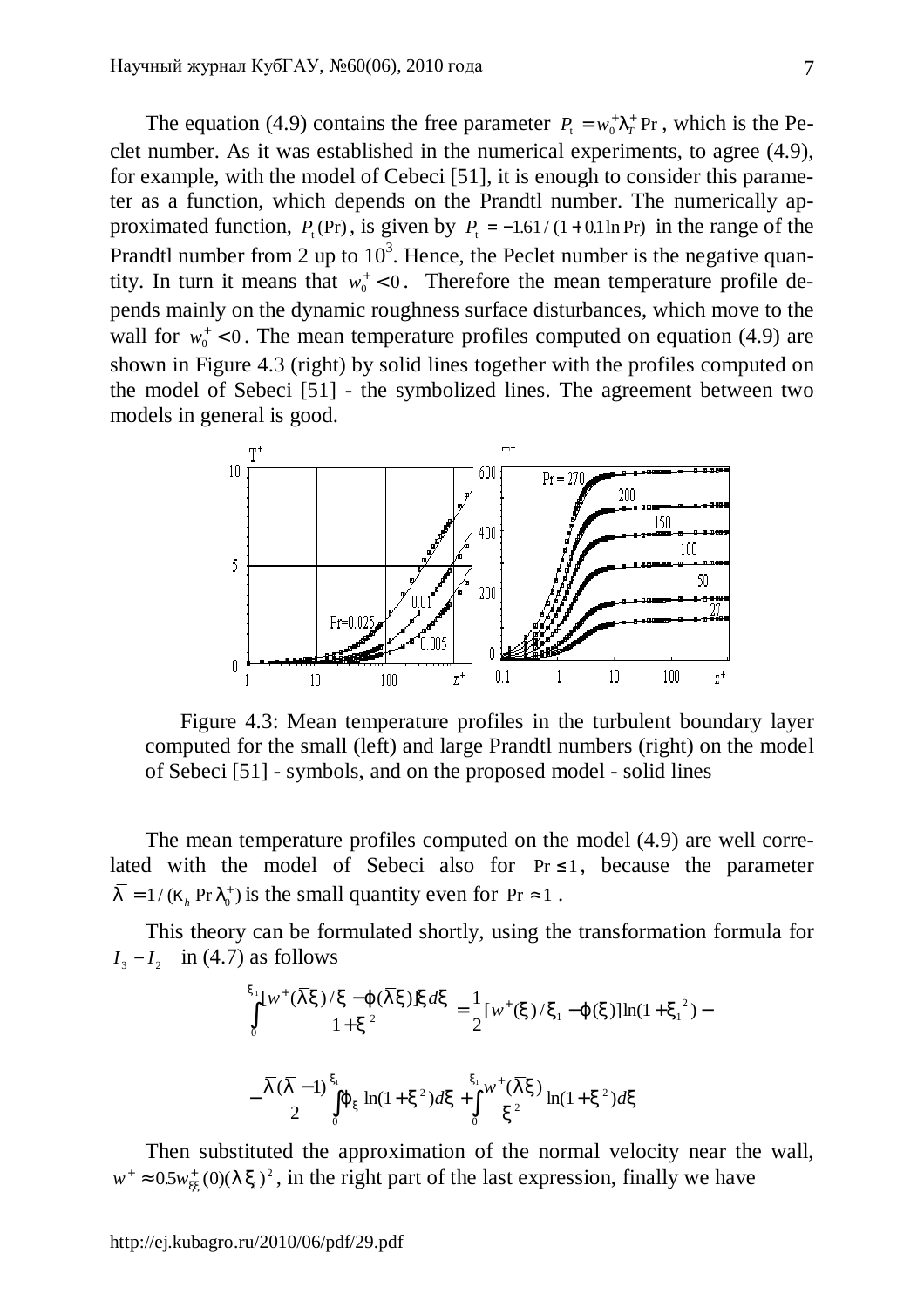$$
I_3 - I_2 = -\frac{1}{2}j(x)\ln(1 + x_1^2) - \frac{\overline{I}(\overline{I} - 1)}{2}\int_0^{x_1} j_x \ln(1 + x^2) dx + O(\overline{I}^2)
$$

Obviously that this approximation is relatively good for  $\overline{I} \rightarrow 0$  as well as for  $\overline{l}$  ≈ 1. Since the equation (4.9) is based on this approximation, it can be established that the normal velocity contribution in the mean temperature profile is a relatively small value (this contribution depends on the second derivation of the normal velocity on the wall which is estimated for the mean flow as  $w_{xx}^{+}(0) = j_x(0) = w_0^+ a \approx -0.127$ . From the data shown in Figure 2.8 one can conclude that the turbulence intensity normal velocity profile has a maximum for  $z^* \approx 50$  where the mean temperature profile - see Figure 4.3 (right), is described by a logarithmic function. Thus as it follows from equation (4.9) the interaction of the temperature and velocity fluctuations for the large Prandtl number primarily depends on the function  $j(x)$  which is proportional to the dynamic roughness parameters, i.e.,  $j = u^+ \cos a + v^+ \sin a + w_0^+$ .

In the mixed layer the common expression of the mean temperature profile is given by

$$
T^{+} = e_{T} T_{in}^{+}(z^{+}) - \frac{e_{T}}{k_{h}} \left( \text{Arsh}(\bar{z}) + \text{Arsh}(\bar{z}_{0}) \right)
$$
(4.10)

where  $e_T = 1/(1 - 1/k_h V_* \text{Re}_* \sqrt{1 + \bar{z}_0^2})$ ,  $T_{in}^+$  is the mean temperature profile in the inner layer.

As it has been established the mean temperature profile in the outer region of the turbulent boundary layer depends on two parameters:  $z_0 = 0.5 H_{th}$  and  $V_* \approx 2$ . But the thermal layer scale in the outer region is not equal to the dynamic layer scale  $H_{th} \neq H$ .

Apparently, that model (4.9) seems to be more simplified then (4.7). Nevertheless the model (4.7) is preferable for the theoretical consideration because using this model it is possible to calculate the Peclet number as function of the Prandtl number,  $P_t$ (Pr), without any experimental data.

### **4.2 Turbulent flow in the stratified surface layer**

Usually the atmospheric boundary layer has a thermal stratification in the bottom part due to the solar radiation and the heat-transfer from the ground surface to the air. In common case the temperature stratification produces some dynamic effect in the air flow such the local free convection due to buoyancy forces. The consideration of this problem based on the similarity theory was given by Monin & Obuchov [21]. The main parameter of the Monin & Obuchov theory is the length scale

$$
L = -u_*^3 r c_p T_0 / (k g q_H)
$$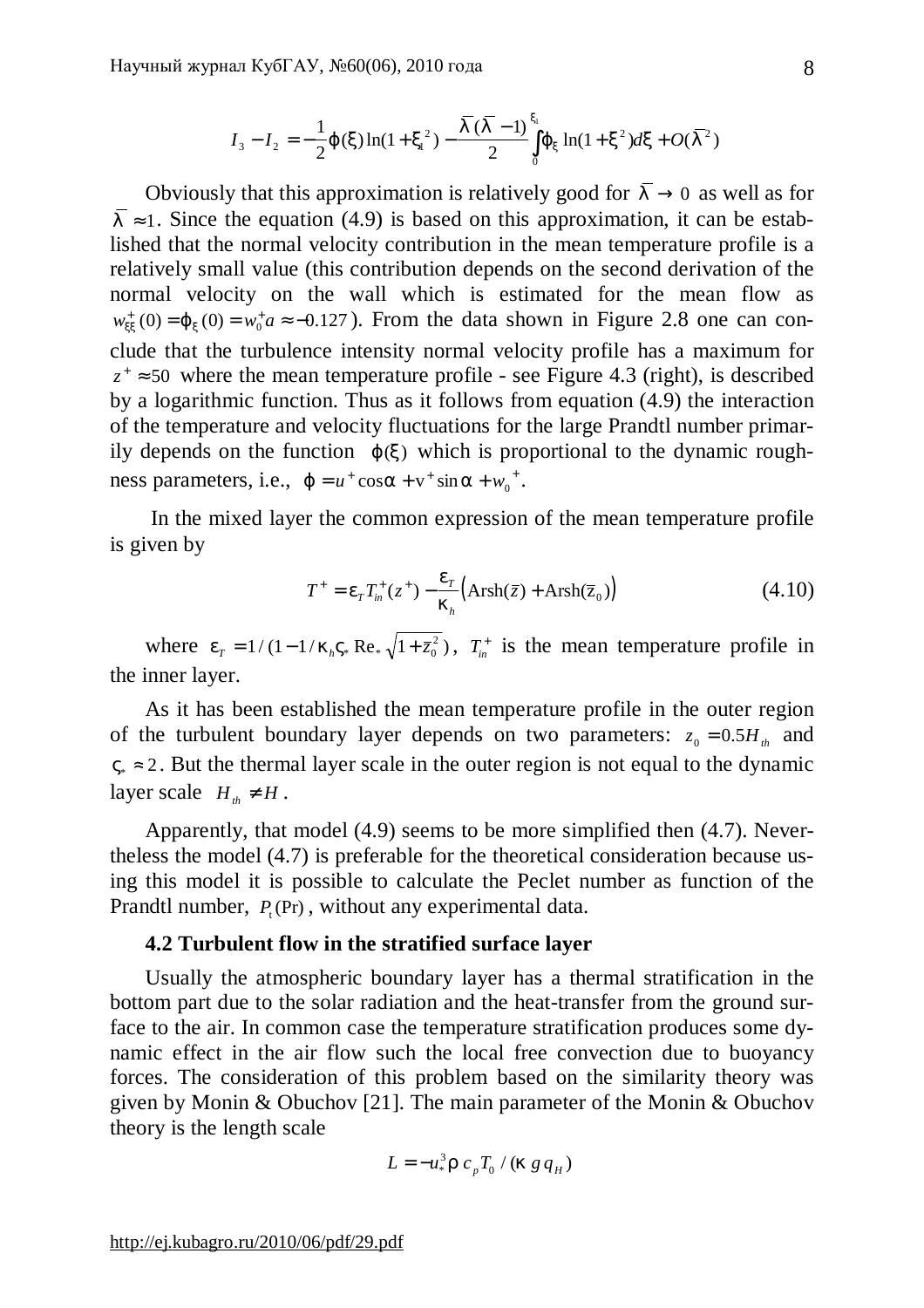where  $T_0$  is the air temperature in the surface layer,  $q_H$  is the heat flux from the ground to the air.

As it was established (see [21-22]) for  $L > 0$  the stratified layer is stable, at  $L < 0$  is unstable, for  $L \rightarrow \infty$  neutral stratification is attained what means that there is no thermal effect on the turbulent flow. Let us consider the Monin & Obuchov theory based on the present theory of turbulence.

The introduced parameter  $B$  in the right part of the second equation (2.12) is connected with the length scale *L* introduced by Monin & Obuchov [21-22] as follows

$$
B=n/(u_*k L)
$$

Therefore, the stable flows are realized for  $B > 0$ , the unstable flows - for  $B < 0$ , and the neutral stratified flows for  $B = 0$ . Thus to estimate the turbulent stratified flow parameters based on the present theory of turbulence we should establish the boundary conditions and the theoretical constants (or the parameters with stars). The proposed model can be written as

$$
\frac{dc}{dx} = j \tag{4.11}
$$
\n
$$
(1+x^2)\frac{d^2j}{dx^2} + (I_0^+c + 2x)\frac{dj}{dx} = -B_0 \frac{xI_0^{2}T^+}{1+x^2}
$$
\n
$$
\frac{du^+}{dz^+} = \frac{e^{-t}}{\sqrt{1 + (z^+ / I_0^+)^2}},
$$
\n
$$
\frac{dT^+}{dz^+} = \frac{\text{Prexp}[-\text{Pr} I_0^+I_1 - \text{Pr} I_0^+ (1-\bar{I})I_2]}{\sqrt{1 + (z^+ / I_0^+)^2}}
$$
\n
$$
(1+0.217 \ln \text{Pr})/\text{Pr}, x = z^+ / I_0^+, x_1 = z^+ / I_T^+;
$$
\n(4.11)

$$
I = \int_0^x \frac{I_0^+ c \, dx}{1 + x^2}, \ I_1 = \int_0^x \frac{c(\overline{I} x) \, dx}{1 + x^2}, \ I_2 = \int_0^x \frac{f(\overline{I} x) \, dx}{1 + x^2}.
$$

As it has been established the buoyancy force parameter depends on the type of stratification as a discontinuous function

$$
B_0 = \begin{cases} B, & L < 0 \\ 41.85B, & L > 0 \end{cases}
$$

This dependence can be explained by the influence of the large scale random amplitudes with  $I^+$  = 30.24 (a maximal root of the equation *t t R*  $w_0^+$   $\frac{\exp[I_0(R_t)]}{R}$  $k = w_0^+ \frac{\exp[i_0 (n_t)]}{n}$  for  $k = 0.41$ ) on the mean velocity profile in a case of the stable stratification. It can

where  $I_{T}^{+} = I_{0}^{+}$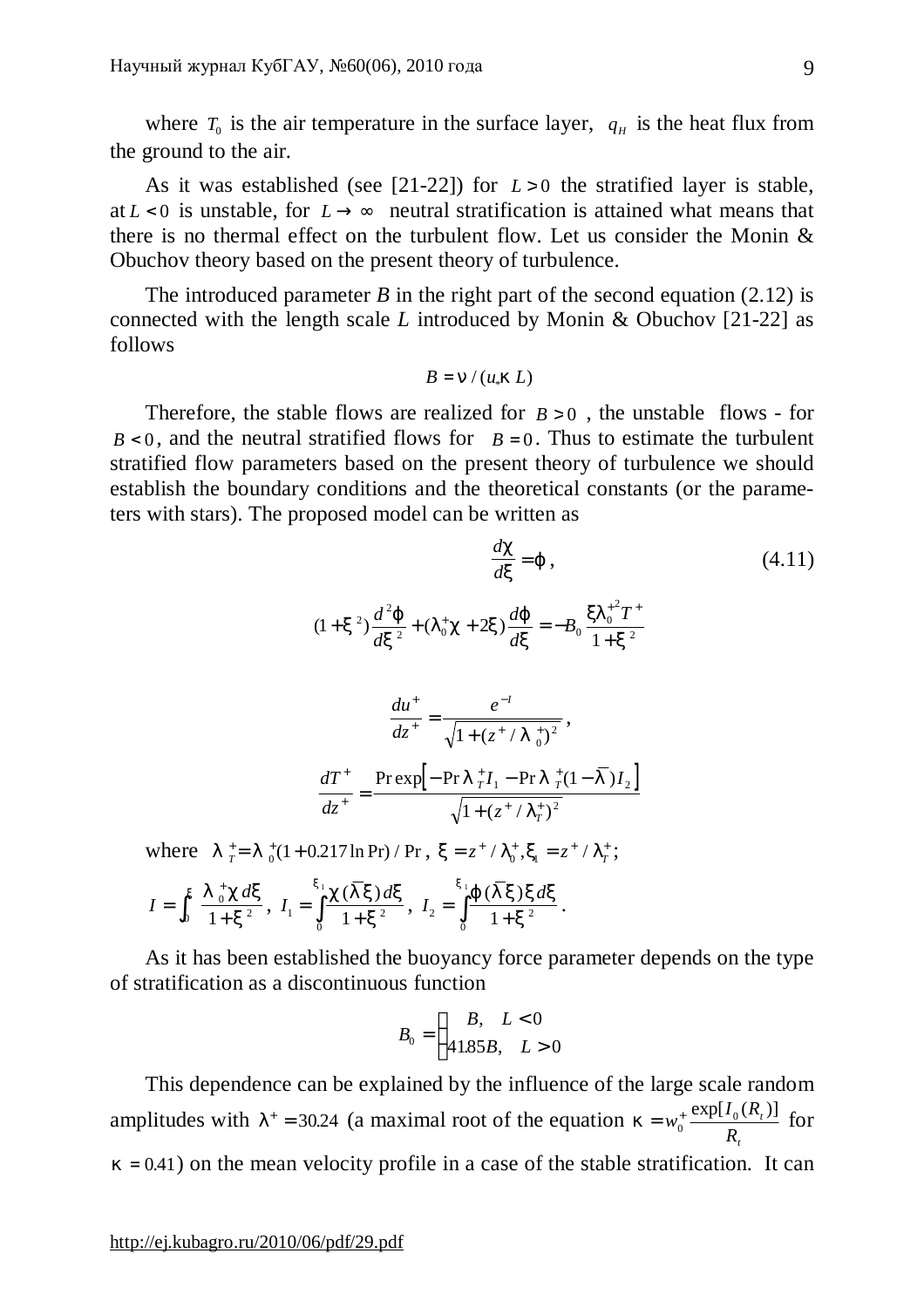be shown that the buoyancy force term in the right part of the second equation (2.12) increases as third degree of the ratio of two scales, i.e. as  $(I^*/I_0^*)^3 \approx 41.85$ .

The boundary condition for equation system (4.11) on the imaginary smooth surface is given by

$$
x = 0
$$
:  $c(0) = T^+(0) = u^+(0) = 0$ ,  $j(0) = w_0^+$  (4.11,a)

In the outer region in a case of unstable stratification the boundary conditions can be established for  $z^* \rightarrow \infty$  as follows

$$
\lim_{z^+ \to \infty} u^+(z^+) = u^+_{\infty}(B), \ \lim_{z^+ \to \infty} T^+(z^+) = T^+_{\infty}(B) \tag{4.11, b}
$$

where parameters  $u^*_{\infty}(B)$ ,  $T^*_{\infty}(B)$  can be deduced from the experimental data.

In a case of a stable stratification the boundary conditions can be formulated at the level  $z = L$ :

$$
u^+ = u^+(L) \, , \, T^+ = T^+(L) \tag{4.11, c}
$$

where the given values  $u^+(L)$ ,  $T^+(L)$  also can be defined by the empirical way.

The mean velocity and temperature profiles in the stable and unstable turbulent flows, computed on the present model (4.11), are shown in Figures 4.4 and 4.5 (solid lines *2*). For a comparison in these Figures the profiles computed on the Monin-Obuchov model [21-22] are shown by the broken lines *1*. It is a well known fact ( see, for instance, [23-24, 26-27, 117-119]) that this model can be formulated for the mean velocity and temperature gradient as follows

$$
\frac{\partial u^+}{\partial z^+} = \frac{F_m(z/L)}{k z^+}, \frac{\partial T^+}{\partial z^+} = \frac{F_h(z/L)}{k z^+}
$$
(4.12)

The momentum and heat universal functions  $f_{m}$ ,  $f_{h}$  have been established several times from experimental data by Businger *et al* [23], Dyer [26], Van Ulden & Holtslag [27], Hogstrom [117], Beljaars & Holtslag [118] and other.

For the Karman constant  $k = 0.41$  the universal functions have been estimated by Pugliese *et al* [119] in the form

$$
f_{m} = \begin{cases} (1 - 20.6z/L)^{-\frac{1}{4}}, & L < 0\\ 1 + 6.45z/L, & L > 0 \end{cases}
$$
(4.13)  

$$
f_{h} = \begin{cases} 1.015(1 - 12.35z/L)^{-\frac{1}{2}}, L < 0\\ 1.015 + 8.35z/L, L > 0 \end{cases}
$$

To agree the mean velocity and temperature profiles computed on the models (4.11) and (4.12) for  $z^* \to 0$  the model (4.12) has been regularised at  $z^* \to 0$ as follows

<http://ej.kubagro.ru/2010/06/pdf/29.pdf>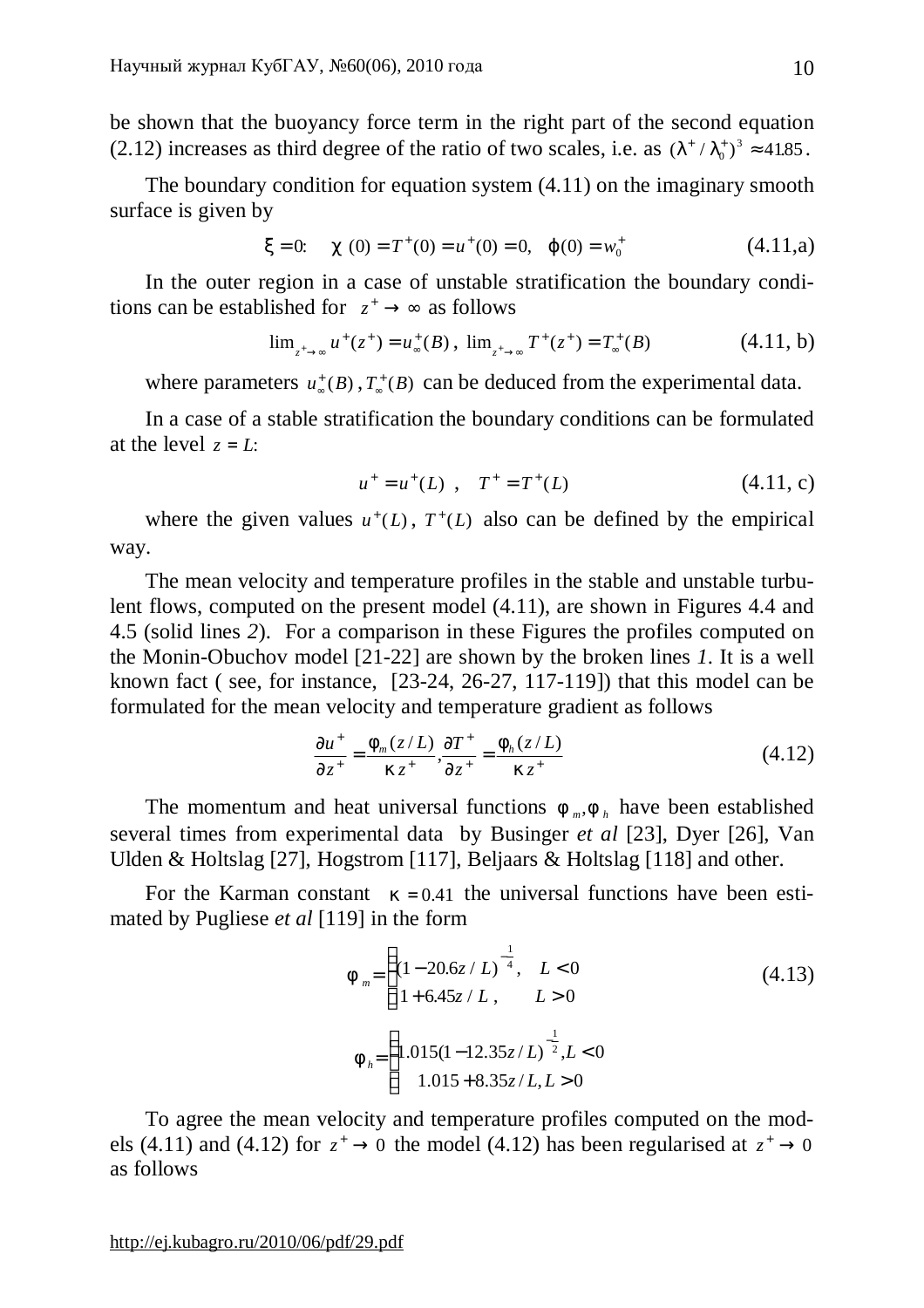$$
\frac{\partial u^+}{\partial z^+} = \frac{f_m(z/L)}{k I_0^+ \sqrt{1 + (z^+ / I_0^+)^2}}, \quad \frac{\partial T^+}{\partial z^+} = \frac{f_h(z/L)}{k I_0^+ \sqrt{1 + (z^+ / I_0^+)^2}}
$$
(4.14)

The boundary conditions on the imaginary smooth wall for this equation system can be given as

$$
T^{+}(0) = \begin{cases} 6.5, & L < 0 \\ 6, & L > 0 \end{cases}, \qquad u^{+}(0) = \begin{cases} 8.5, & L < 0 \\ 8.5, & L > 0 \end{cases}
$$
(4.14')

The boundary conditions are chosen here in the form (4.14') since the model (4.12) with universal functions (4.13) describes actually the turbulent flow over a rough surface, and the model (4.11) has been formulated for the turbulent flow over a smooth surface. To derive these conditions, note that the mean velocity shift in the neutral stratified turbulent flow over rough surface given by equation (3.2) can also be used for the stratified flows.



Figure 4.4: The mean velocity profiles in the stratified surface layer computed on  $(4.11)$  - the solid lines, and  $(4.14)$  - the broken lines



Figure 4.5: The mean temperature profiles in the unstable (left) and stable (right) turbulent boundary layers computed on (4.11) - the solid lines, and (4.14) - the broken lines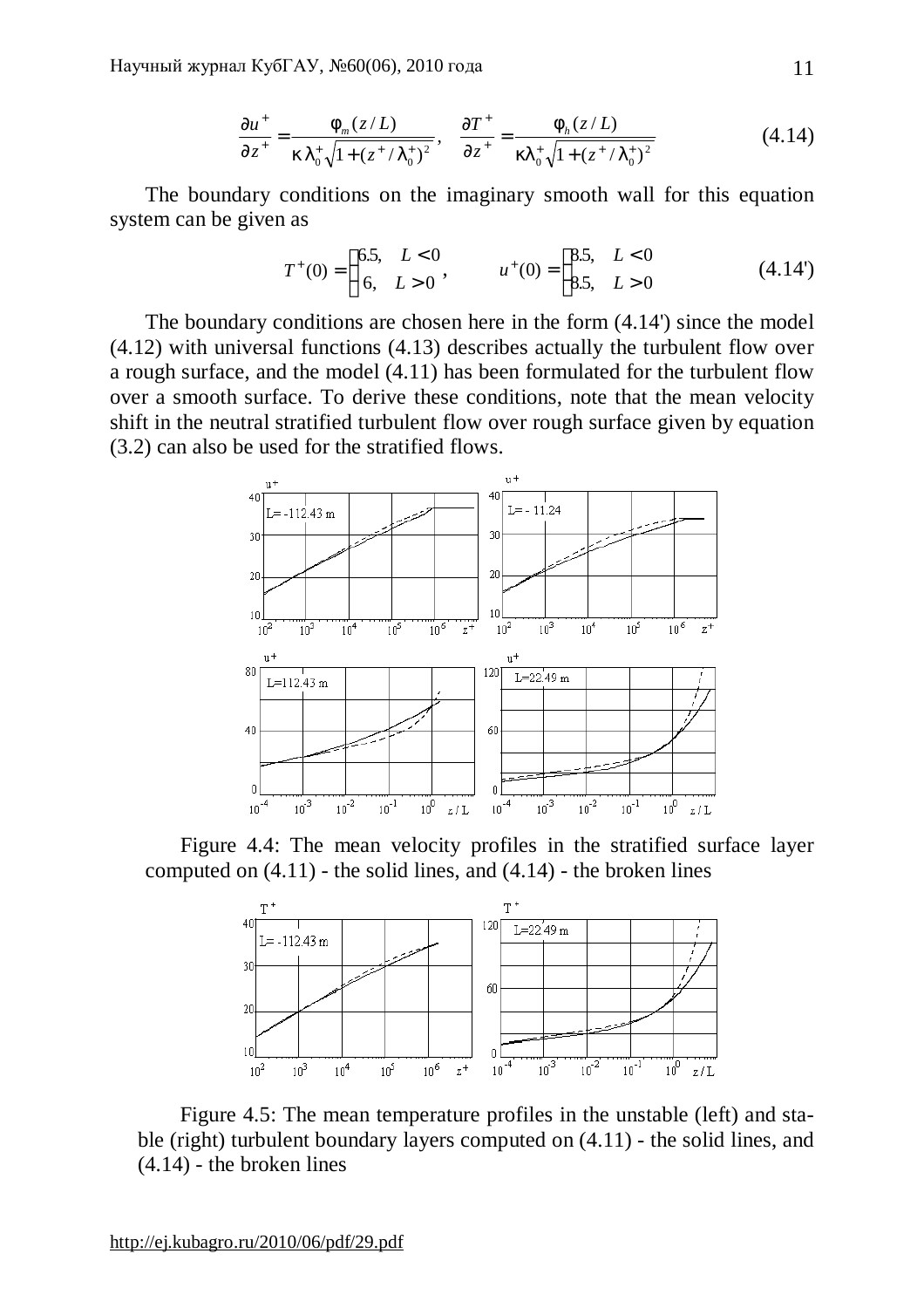As it follows from the data shown in Figures 4.4-4.5 in a case of an unstable stratification  $(L=112.43 \text{ m}, L=11.24 \text{ m})$  the agreement between two models (4.11) and (4.14) in general is good for the mean velocity profile as well as for the mean temperature. In a case of a stable stratification (*L*=112.43 m, *L*=22.49 m) the profiles computed on two models are agreed only for  $z \leq L$  and then the profiles diverge one from another. These outcomes can be explained with the next simple model. Put the new variable  $V = I \operatorname{Arsh}(z / I)$  in the third equation (1.14) normalised as  $y = \Psi / n u_*$ , and then it can be rewritten as

$$
\frac{\widetilde{W}}{\operatorname{ch}(V/I)} \frac{\partial y}{\partial V} = n \frac{\partial^2 y}{\partial V^2} .
$$

Using the approximate formula  $W^+ \approx W_0^+(X_0) - w_0^+ j_{0}(X - X_0)$ , where  $j_{0}$ =  $\lim_{x\to\infty} j_{1}(x)$ , which can be realised at a large distance from the wall (as it has been established in numerical experiments it can be for  $x \ge x_0 \approx 10^2$ ), one can transformed this equation to the form

$$
\Delta W \frac{\partial y}{\partial V} = n \frac{\partial^2 y}{\partial V^2} ,
$$

where  $\Delta W = -w_0 j_{0} (B)$ . Put  $y = u^+$  for the mean flow, then integrating the derived equation we have

$$
\frac{\partial u^+}{\partial V} = \frac{\partial u^+}{\partial V} (V_0) \exp\left[\frac{\Delta W}{n} (V - V_0)\right],
$$
  

$$
u^+ = u^+ (V_0) + \frac{n}{\Delta W} \frac{\partial u^+}{\partial V} (V_0) [\exp[\Delta W (V - V_0)/n] - 1],
$$

where  $V_0 = I \operatorname{Arsh}(z_0 / I) \approx I \ln(2z_0 / I)$ .



Figure 4.6: The exponent b of the mean velocity profile in the stratified turbulent boundary layer versus the stability parameter 1/*L* . The symbols were obtained in the numerical experiments; the solid line is calculated on (4.16)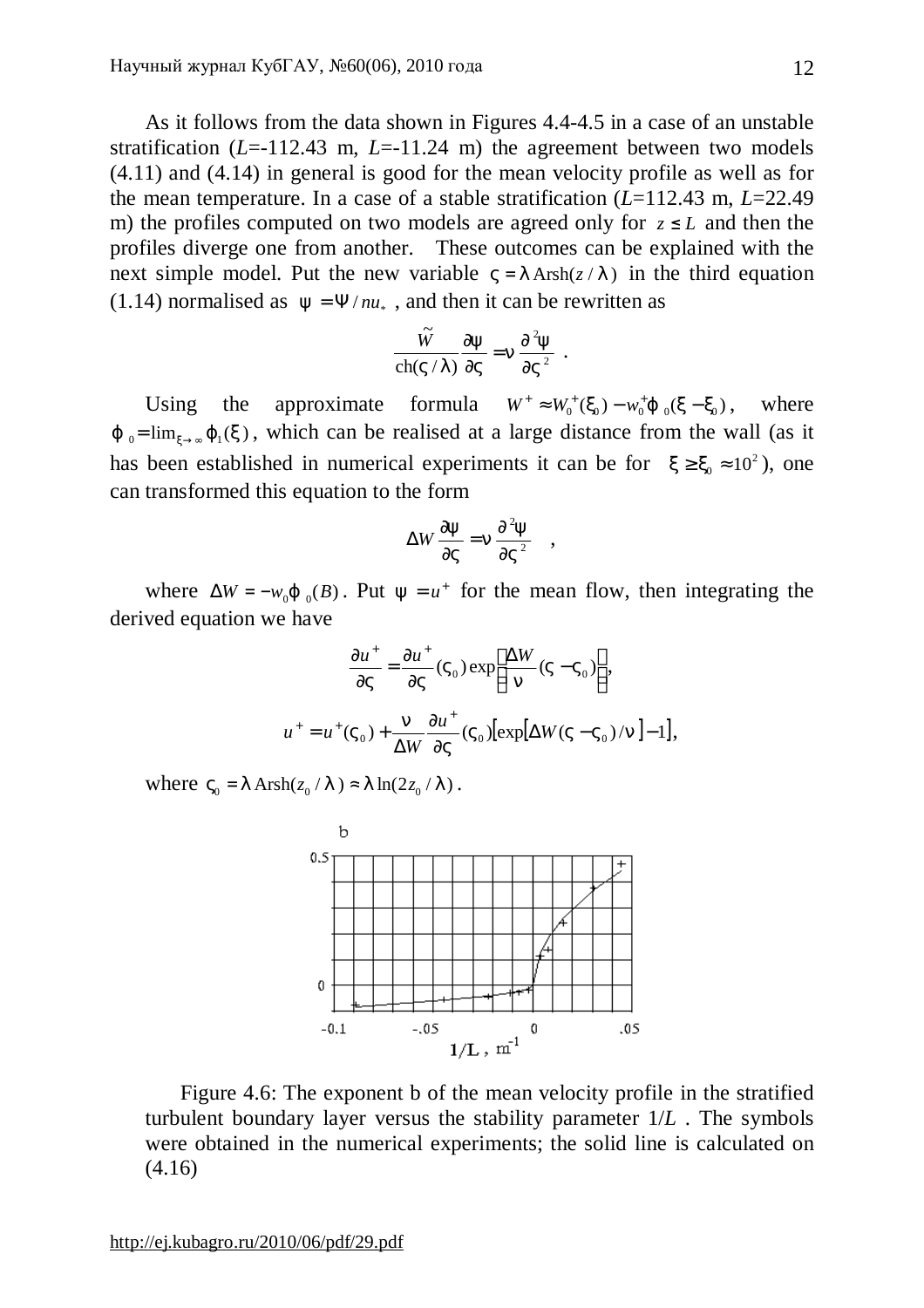Using the asymptotic formula  $V = I \operatorname{Arsh}(z/I) \approx I \ln(2z/I)$  for  $z >> I$ , and put  $b = \Delta W l_0 / n$ , the last equation can be written as follows

$$
u^{+} = u^{+}(z_{0}^{+}) + \frac{z_{0}^{+}}{b} \frac{\partial u^{+}}{\partial z^{+}} (z_{0}^{+}) \left[ (z^{+} / z_{0}^{+})^{b} - 1 \right]
$$
(4.15)

But the mean velocity profile is described by logarithmic function for  $z \le z_0$ therefore for  $z > z_0$  we have

$$
u^{+} = u_{0}^{+} + \left[ (z^{+} / z_{0}^{+})^{b} - 1 \right] / kb
$$

where  $u_0^+ = k^{-1} \ln(z_0^+) + c$ 0  $t_0^+$  =  $k^{-1}$ ln( $z_0^+$ ) + c.

As it has been reported by Lui & Kotoda [120] the typical value of the exponent in the velocity profile (4.15) varies for the atmospheric surface layer from  $b = -0.1$  for the unstable stratification up to  $b = 0.2$  for the stable stratified flows. This is in a good agreement with the numerical data - see Figure 4.6. The numerical data shown in Figure 4.6 can be approximated as follows

$$
b(B) = \begin{cases} -24.8(-B)^{\frac{1}{2}}, & L < 0\\ 173.6B^{\frac{1}{2}}, & L > 0 \end{cases}
$$
(4.16)

In a case of stable stratification  $b > 0$ , thus the mean velocity profile increases with the distance from the ground surface as a power function with exponent dependent on the stability parameter accordingly to (4.16). In a case of unstable stratification  $b < 0$ , hence the mean velocity decreases with the distance as a power function. In a case when  $b \rightarrow 0$  the mean velocity profile is resulted to the logarithmic function, that is connected with a neutral stratified flow.

This can be proved also for the mean temperature profile which can be described for  $z^+ \ge z_0^+$  by a power function

$$
T^+ = T_0^+ + \left[ (z^+ / z_0^+)^{b_1} - 1 \right] / k_h \, b_1
$$

where  $b_1 = Pr \Delta W I_{T}/n$ ,  $T_0^+ = T^+ (z_0^+)$ , and  $z_0^+ \approx 10^3$ .

## **4.3. Turbulent boundary layer in pressure gradients**

The boundary layer can be characterized by a velocity distribution on the upper bound of the turbulent flow, which is connected to a pressure gradient by virtue of the Bernoulli theorem:

$$
rU_0 \frac{\partial U_0}{\partial x} = -\frac{\partial p}{\partial x}.
$$
\n(4.17)

Though on the boundary of a turbulent layer acceleration and pressure gradient are connected, nevertheless inside a layer this connection is upset. In a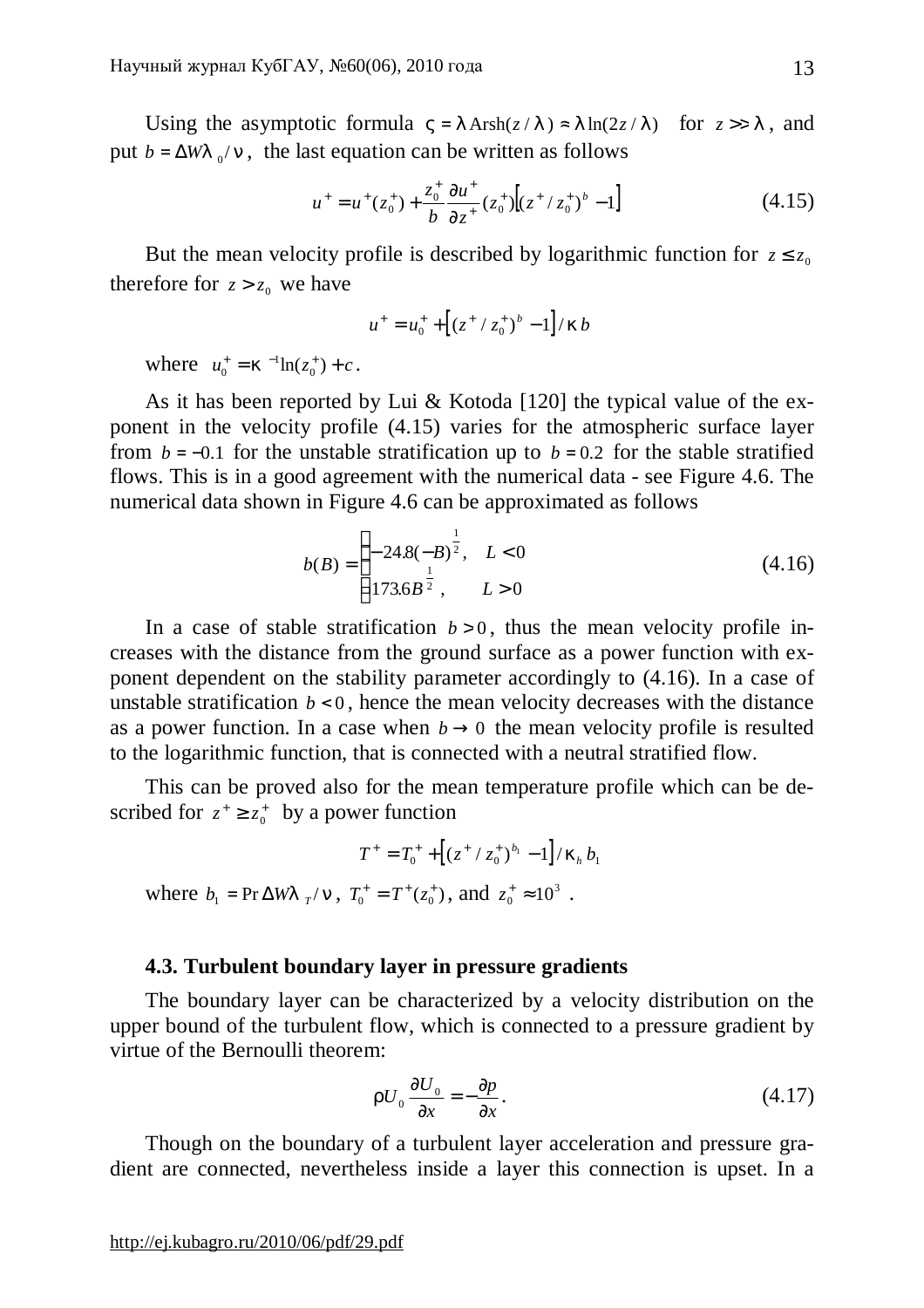fluid flow the pressure depends on the force affixed to a chosen surface. Therefore, if pressure is affixed on the bound of a boundary layer, it does not completely mean, as the layer as a whole is under effect of this force. The acceleration is connected with a volumetric force, applied to the unit of volume. Therefore the turbulent boundary layer as a whole can be characterized by the external acceleration, that follows immediately from the principle of relativity. Nevertheless, in the literature [121-124] and other the nomenclature has already been taken in connection with the description of turbulent boundary layers in favourable and adverse pressure gradients. So, we will use this nomenclature in a sense, determined by equation (4.17).

Let us consider the problem about an accelerated turbulent flow in the boundary layer with a mean acceleration defined as

$$
\left\langle \frac{du}{dt} \right\rangle = a_m U_0 \frac{\partial U_0}{\partial x} \neq 0
$$

where  $a_m$  is the constant which can be estimated from the experimental data. The equation system for the mean flow in the turbulent boundary layer in pressure gradient can be derived directly from (2.10). Put  $a = p/2$ ,  $y = u^+$  in this equation, and then we have

$$
\frac{dc}{dx} = j \tag{4.18}
$$
\n
$$
(1+x^2)\frac{d^2j}{dx^2} + (1+c+2x)\frac{dj}{dx} = 0 \text{ , } (1+x^2)\frac{d^2u^+}{dx^2} + (1+c+x)\frac{du^+}{dx} = 1 + g^+
$$
\n
$$
\text{where } g^+ = \frac{l^+n}{u_*^3}a_m U_0 \frac{\partial U_0}{\partial x} \text{ is the dimensionless acceleration parameter.}
$$

The non-linear subsystem included first and second equation (4.18) is independent on the streamwise mean acceleration. Thus it can be supplemented by the boundary conditions in the form (2.20) to integrate this subsystem. Substituting the non-linear subsystem solution in the third equation (4.18) we can write the fist integral of this equation as follows

$$
\frac{du^+}{dx} = \frac{Ce^{-1}}{\sqrt{1+x^2}}, \quad C = I^+ + \int_0^x \frac{I^+g^+e^t dx}{\sqrt{1+x^2}}\tag{4.19}
$$

Here  $I = I(x)$  is the integral computed as in the case of the turbulent flow in a zero pressure gradient:

$$
I(x, R_t) = \int_0^x \frac{R_t c_1(x, R_t) dx}{1 + x^2}
$$

Here  $c_1$  is the solution of the problem  $(2.19)-(2.20)$ .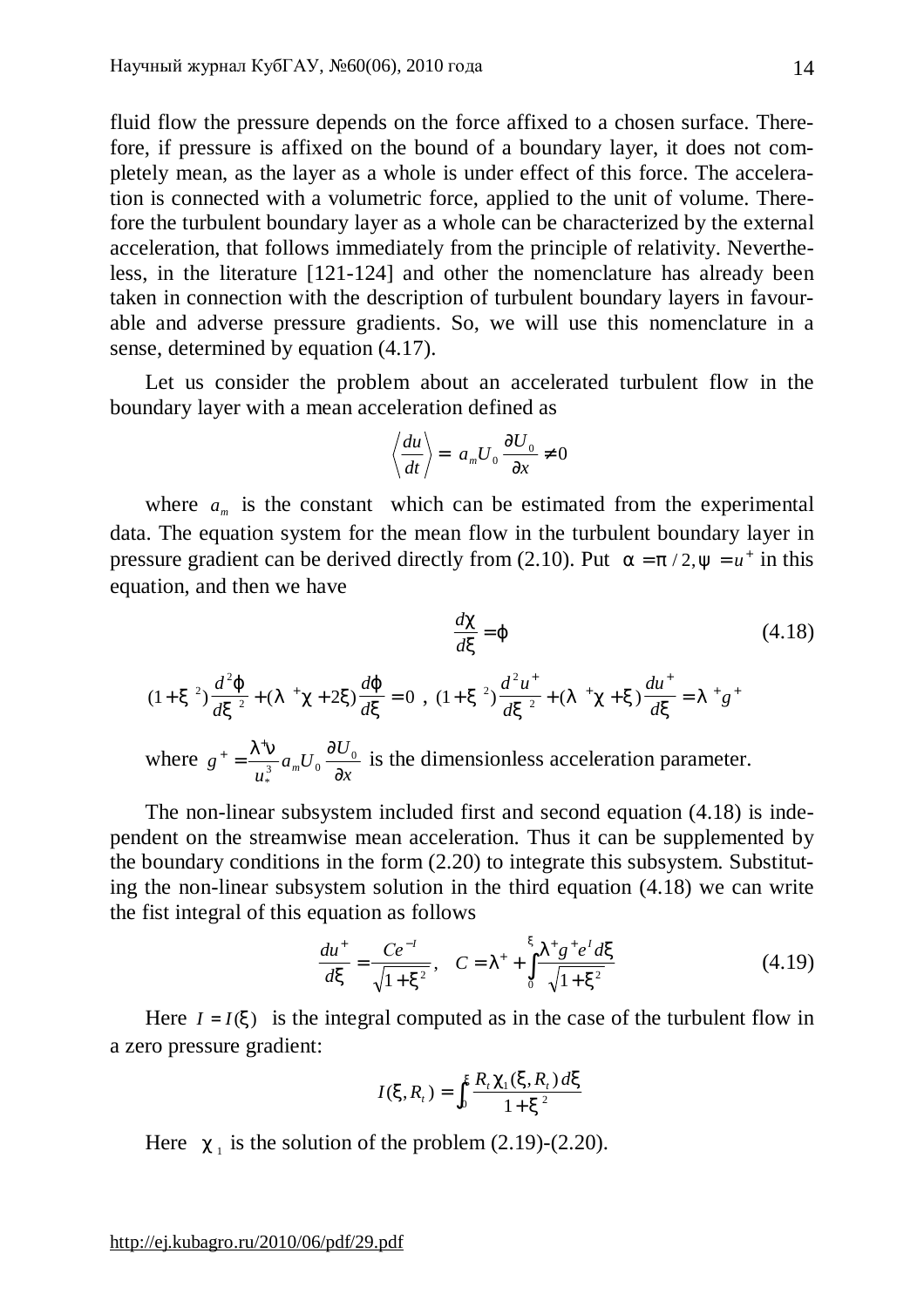Note, that the integral term in the right part of the second equation (4.19) can be transformed as follows

$$
\int_{0}^{x} \frac{I^{+}g^{+}e^{I} dx}{\sqrt{1+x^{2}}} = I^{+}g^{+}e^{I_{0}} \operatorname{Arsh}(x) + \int_{0}^{x} \frac{I^{+}g^{+}(e^{I}-e^{I_{0}}) dx}{\sqrt{1+x^{2}}}
$$

This integral diverges as the logarithmic function at  $x \rightarrow \infty$ , since Arsh(x)  $\leq \ln(2x)$  for  $x \geq 1$ . It means that the acceleration effects on the turbulent flow in the outer region more intensively then in the inner layer. In the normal turbulent boundary layer (far away from the verge of separation) the acceleration parameter is a small quantity, i.e.,  $|g^*| \ll 1$ . In this case, the inner layer is formed under the same conditions, as in a zero pressure gradient flow.

Using the inner layer variables, the acceleration parameter, and mixed layer parameters, we propose the mean velocity gradient in the turbulent decelerating flows as follows

$$
\frac{du^{+}}{dz^{+}} = \frac{e_0 \exp(I_0 - I)}{kl_0^{+}\sqrt{1 + x^2}} + \frac{l_0^{+}g_{+}^{+}e^{-I}}{\sqrt{1 + x^2}} \int_{0}^{x} \frac{e^{I} dx}{\sqrt{1 + x^2}} - \frac{e_0}{kV_{+} \text{Re}_{+} \sqrt{1 + z^2}} + \frac{e\sqrt{1 + z_0^{2}}}{kV_{+} \text{Re}_{+} (1 + z^2)}
$$
(4.20)

As it has been established in numerical experiments, the acceleration parameter with star is given by

$$
g_*^+ = \frac{n}{ku_*^3} U_0 \frac{\partial U_0}{\partial x}, \quad a_m = 1/kI_0^+ \approx 0.28
$$

Hence the acceleration length scale parameter is proportional to the scale of viscous sublayer  $I^* \approx 1/k$ . Apparently it means that the main part of a power of the supplied pressure gradient is dissipated in the viscous sublayer closed to the wall, and not in the transition layer where  $I^* \approx I_0^*$ .

The mean velocity profile as a solution of the equation (4.20) depends on the parameter *e* , which can be estimated from the comparison with the experimental data - see Figure 4.7. The data base by Nagano *et al* [67-68] has been used to calculate the mean velocity profiles in the turbulent boundary layers in adverse pressure gradients. The estimated profiles are shown in Figure 4.7. The input data and the numerical parameter  $e = e(p^+)$  for these profiles are listed in the Table 4.1. The parameters of the mean velocity profile in the turbulent boundary layer in zero pressure gradient are given by

$$
k = 0.41; I_0^+ = 8.71; R_t^* = 1.22; z_0 = 0.5H; V_* = 0.27.
$$

The agreement between the predicted mean velocity profile (4.20) and the experimental data by Nagano *et al* [67-68] in general is good.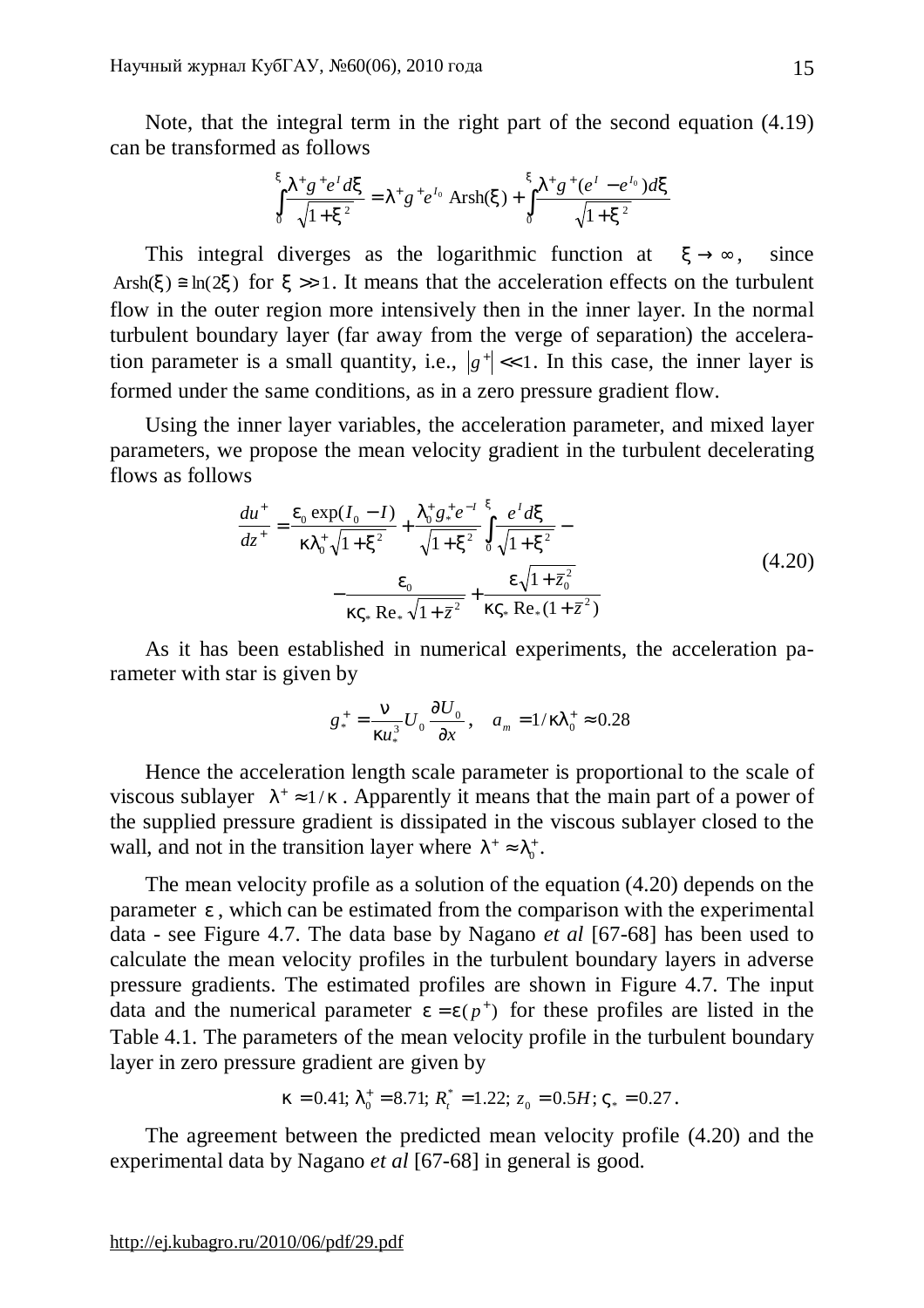

Figure 4.7: The mean velocity profiles in the turbulent boundary layer in adverse pressure gradients computed on (4.20) - the solid lines and experimental data from the data base by Nagano *et al* [68]

The parameter of the mean velocity profile (4.20) increases with the dimensionless pressure gradient parameter, *x p u p* ∂  $=\frac{n}{2}\frac{\partial}{\partial x}$ 3 \*  $\frac{n}{\lambda} \frac{\partial p}{\partial \lambda}$ , in a case of adverse pressure gradient - see Figure 4.8. This function,  $e = e(p^+)$ , can be approximated by a cubic polynomial (the trend line in Figure 4.8):

$$
e(p^+) \approx 118099p^{+3} - 2386.8p^{+2} + 36.579p^+ + 0.7881.
$$

In a case of strong deceleration the turbulent boundary layer depth grows up to the verge of separation (see chapter 6). Opposite, the accelerated turbulent boundary layer becomes thinner and, eventually, the transition to the laminar flow can happened [124].



Figure 4.8: The calculated mean velocity profile parameter  $e = e(p^+)$  versus the pressure gradient parameter. The equation of the trend line is shown in the bottom part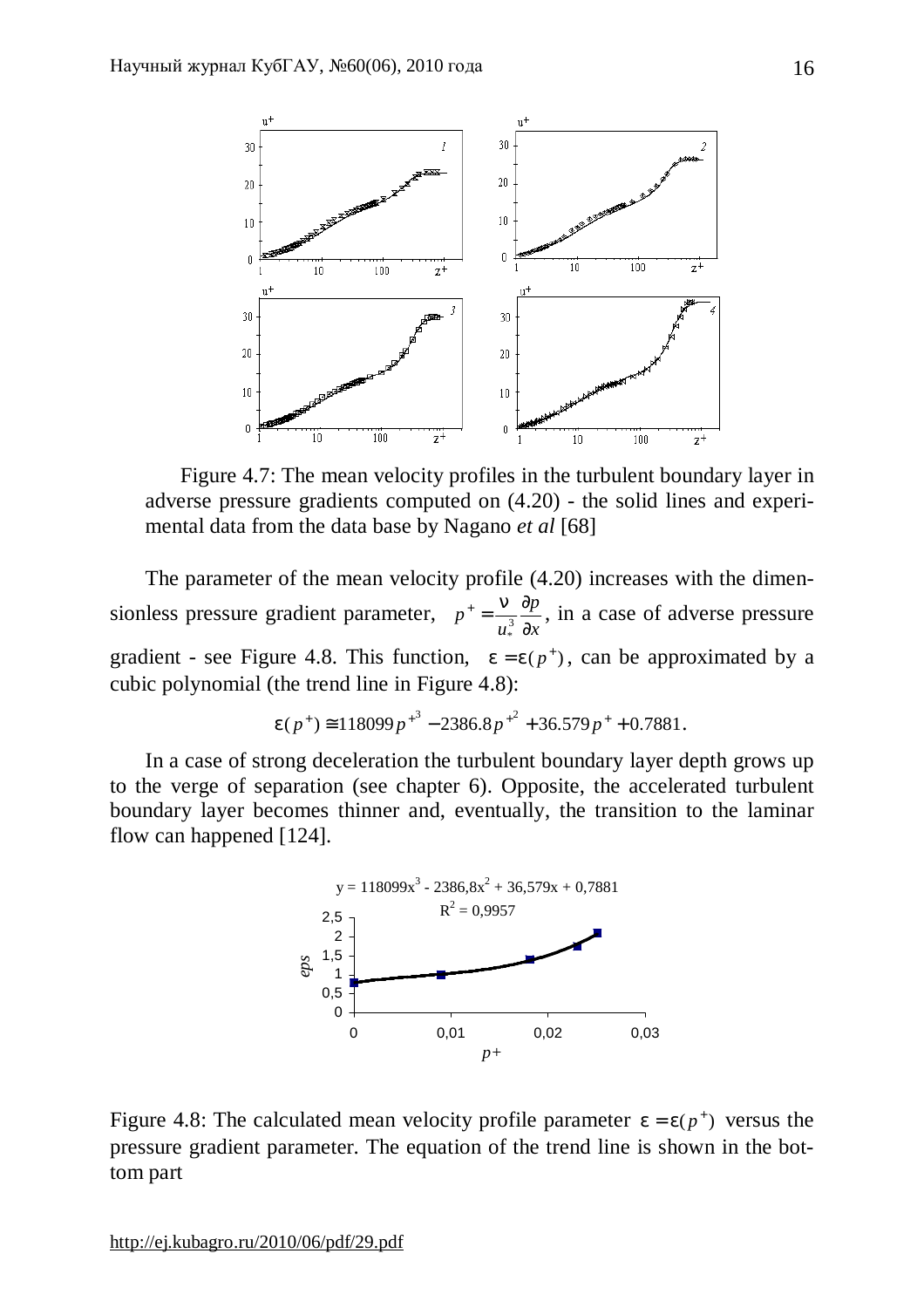| Parameter | The cine-<br>matic vis-         | The friction<br>velocity | The boundary layer<br>depth | The pressure gra-<br>dient parameter | The mean velocity<br>profile parameter |
|-----------|---------------------------------|--------------------------|-----------------------------|--------------------------------------|----------------------------------------|
| Figure    | cosity<br>$v*10^5$ ,<br>$m^2/s$ | $u_{\tau}$ , m/s         | $H_{99}$ , mm               | $p+$                                 | ε                                      |
| 1.7, b    | 1.574                           | 0.481                    | 13.3                        |                                      | 0.79                                   |
| 3.7.1     | 1.536                           | 0.39                     | 16.2                        | 0.00898                              | 1.0                                    |
| 3.7.2     | 1.576                           | 0.307                    | 24.6                        | 0.0181                               | 1.4                                    |
| 3.7.3     | 1.551                           | 0.251                    | 34.2                        | 0.023                                | 1.75                                   |
| 3.7.4     | 1.537                           | 0.197                    | 46.1                        | 0.0251                               | 2.1                                    |

Table 4.1. The input data for the mean velocity profile (4.20)

Thus, the range of feasibility of the model (4.20) depends on this two physical phenomena. It is clear, that model (4.20) cannot be used without the essential modification in the case of the significant acceleration of the turbulent flow.

Nevertheless in the investigated range of parameters model (4.20) can be agreed well with known experimental data, and some results can be explained with this model. For instance, as it was repeatedly underlined by the authors [67-68], the mean velocity profile in the logarithmic layer in adverse pressure gradients passes lower, than in the turbulent flow in a zero pressure gradient. This outcome immediately follows from the equation (4.19), which can be presented as

$$
\frac{du^+}{dz^+} = \frac{1 + g^+ I_4(x)}{kz^+}, \quad I_4 = \int_0^x \frac{e^t dx}{\sqrt{1 + x^2}}\tag{4.21}
$$

Analysing this equation one can conclude that for the turbulent boundary layer in adverse pressure gradient, when  $g^+ < 0$ , the non-dimensional mean velocity gradient has a less value then in a zero pressure gradient. In a case of favourable pressure gradients, when  $g^+ > 0$ , the non-dimensional mean velocity gradient has more high value then for a zero pressure gradient flow.

The physical realisation of the accelerated turbulent boundary layers, as it has been explained by Kline *et al* [70], usually is connected with flows in the convergent channels, around cylinder, in a throat nozzle, etc. In these cases the flow geometry affects on the turbulent boundary layer parameters as well as the flow acceleration. It means that in the second equation (4.18) can be added some term described the inertial forces acting in the normal to the wall direction, like the buoyancy forces term in the right part of the second equation (4.11).

The mean velocity profile (4.20) can be regularised in the mixed layer as follows (see [47]):

$$
u^{+} = u_{1}^{+}(z^{+}) - \frac{I_{0}^{+}g_{*}^{+}}{2} \left( \text{Arsh}^{2}(\bar{z}) - \text{Arsh}^{2}(\bar{z}_{0}) \right)
$$
 (4.22)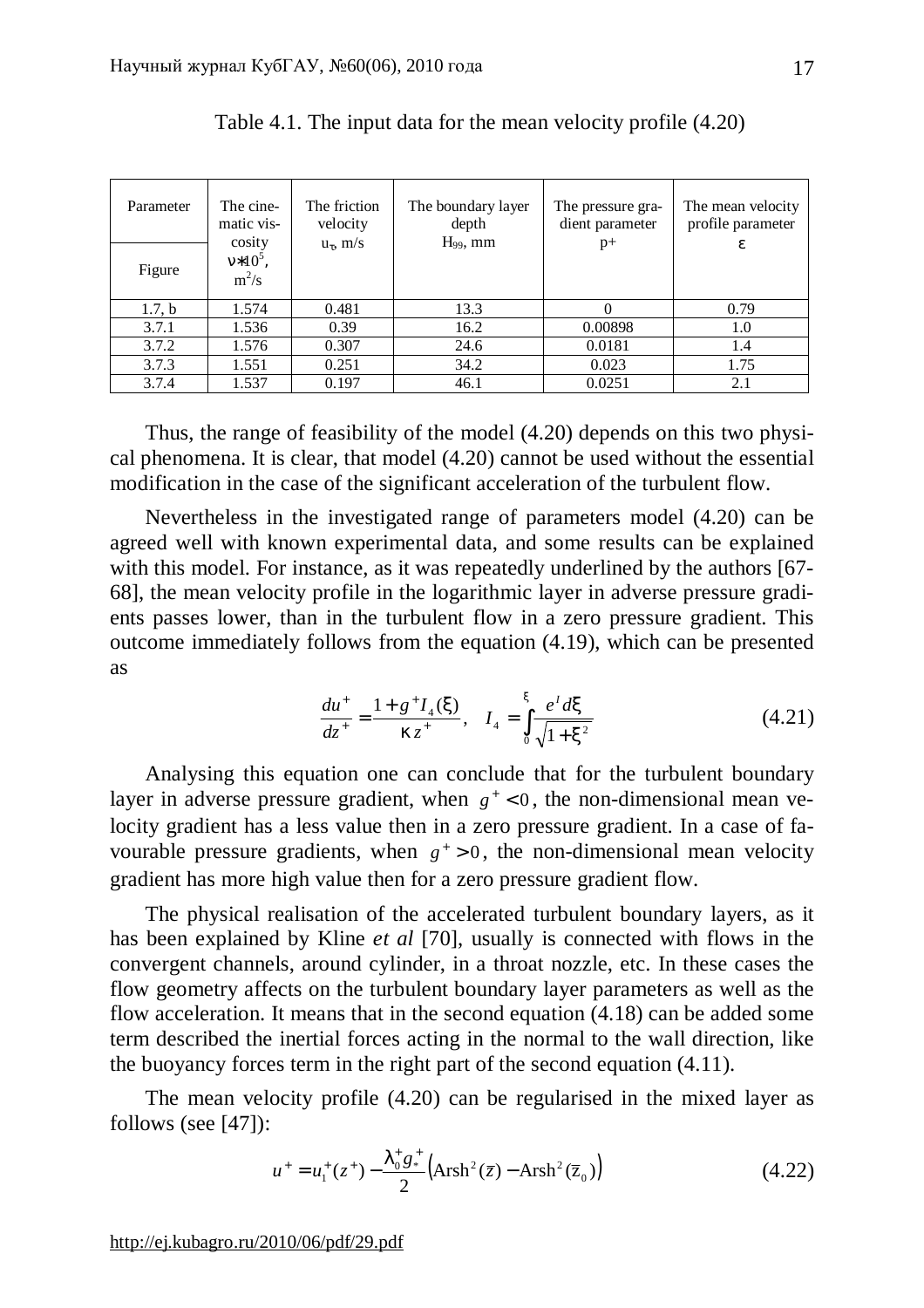where  $u_1^+$  is given by equation (4.20). As it has been established the estimated free parameter  $e = e(p^+)$  is independent on this regularisation.

The turbulent boundary layer in adverse pressure gradient develops up to the verge of separation. Close to the verge of separation the skin friction coefficient decreases down to zero. Due to the strong deceleration the back flow is formed in the wall region. The back flow is characterized by the extremely low Reynolds stresses. The logarithmic layer thickness decreases monotonically up to the verge of separation, thus the turbulent separated flow mainly is similar to the mixed layer. The streamwise velocity pulsation profile in the turbulent separated flow has a maximum in the middle part of the mixed layer while in the turbulent flow with the logarithmic layer the maximum of the streamwise turbulent intensity profile situates near the wall (see Figure 2.6). Using the equation system (2.16) the mean velocity profile in the turbulent separated flow can be modelled as well as in the normal turbulent flow.

#### **4.4. Planetary boundary layer**

One of examples of the theory of turbulence application is the atmospheric boundary layer, which is under effect of a pressure gradient and inertial forces, stipulated by rotation of a planet. It is usually supposed, that in the external flow these forces are counterbalanced, therefore the geostrophic flow is formed, which is described by equation

$$
r2\Omega_z[\mathbf{e}_z \times \mathbf{U}_0] + \nabla p = 0. \tag{4.23}
$$

.

where  $\Omega_z = \Omega \sin j_e$ ,  $\Omega$  is the earth's rotation rate,  $j_e$  is the latitude,  $e_z$  is the unit vector in *OZ* direction,  $U_0 = (U_x, U_y)$  is the geostrophic velocity vector.

Hence, in this case it is possible to consider, that the boundary layer is formed under influence of the mean acceleration

$$
\left\langle \frac{d\mathbf{u}}{dt} \right\rangle = 2a_m \Omega_z [\mathbf{e}_z \times \mathbf{U}_0]
$$

The non-dimensional acceleration parameters are given by

$$
g_{x}^{+} = -\frac{Ia_{m}}{u_{*}^{2}} 2\Omega_{z} U_{0} \sin \mathbf{a}_{0}, \quad g_{y}^{+} = \frac{Ia_{m}}{u_{*}^{2}} 2\Omega_{z} U_{0} \cos \mathbf{a}_{0}
$$

where  $a_0$  is the geostrophical wind angle.

Since the atmospheric boundary layer includes the surface layer and the mixed layer, thus the mean velocity profile can be written as a sum of two terms described the turbulent flow in the bottom and top part of the boundary layer. The main model of the rotating flow with arbitrary stratification in the bottom layer is proposed as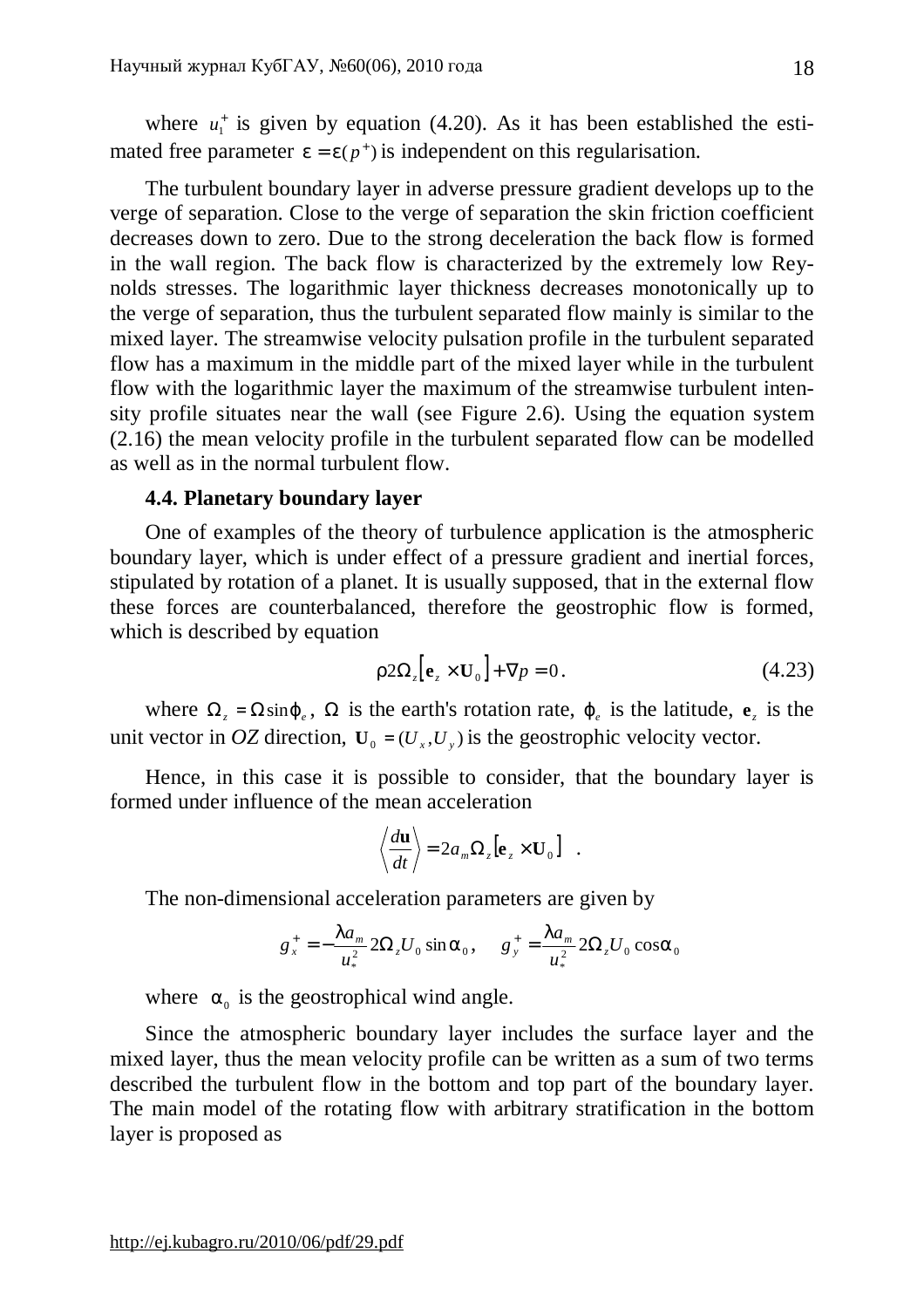$$
\frac{du^+}{dz^+} = \frac{1 + g_x^+ I_4(x)}{e^{I(B)} \sqrt{1 + x^2}}, \quad I_4 = \int_0^x \frac{e^{I(B)} dx}{\sqrt{1 + x^2}}
$$
(4.24)

Here *I(B)* is a function of the stability parameter computed on the base of model (4.11). Note that the model (4.24) is a generalised form of equation (4.19). The mean velocity profile as a combination of two terms can be written by analogue to the mean velocity profile in pressure gradient, see (4.22):

$$
U_x = u_t u^+ + \frac{U_0 \cos a_0 - u_t u^+}{p/2 + \arctan \overline{z}_0} \left( \arctan \overline{z} + \arctan \overline{z}_0 \right)
$$
(4.25)  

$$
u^+ = \frac{1}{k} \ln \frac{z}{r} + c_r + \frac{I_0^+ g_x^+}{2} \ln^2 \frac{z}{r} - \frac{s}{k} \left( \text{Arsh } \overline{z} + \text{Arsh } \overline{z}_0 \right) - \frac{I_0^+ g_x^+}{2} \left( \text{Arsh }^2 \overline{z} - \text{Arsh}^2 \overline{z}_0 \right)
$$

where  $u_{\infty}^{+} = \lim_{z \to \infty} u$ →∞  $=$   $\lim_{z \to \infty} u^+$ ,  $s = 1 + kI_0^+ g_x^+$ ,  $c_r \approx -6$  is the roughness layer constant. To test this model the velocity profile (4.25) has been compared with the Leipzig data presented by Detering & Etling [125] and used also by Apsley & Castro [44]. The input data for the wind profile and the constants of model are put as follows:

1) 
$$
a_0 = 26.1^\circ
$$
,  $u_t = 0.65ms^{-1}$ ,  $H \approx 900m$ ,  $r = 0.3m$ ,  $U_0 = 17.5ms^{-1}$ ;  
2)  $k = 0.41$ ,  $I_0^+ = 8.71$ ,  $g_x^+ = 0.037$ ,  $z_0 = H$ ,  $V_* = 0.27$ .

In the first position the input data, and in the second position the estimated theoretical constants are given. The mean position of the mixed layer is not equal to this value for the turbulent boundary layer on the flat plate. The estimated acceleration parameter,  $g_x^* \approx 0.037$ , can be used to calculate the characteristic length scale as

$$
Ia_m = g^+u_t^2 / fU_0 \sin a_0 \approx 18m
$$

where  $f = 2\Omega_z \approx 1.13 \, 10^{-4} \, s^{-1}$  is the Coriolis parameter (for the Leipzig data). This value can be compared with the maximal mixing length estimated for the Leipzig data by Apsley & Castro [44] as  $l_{\text{max}} \approx 36m$ . Hence, if  $l \approx l_{\text{max}} \approx 36m$ , then  $a_m = 0.5$ .

The transversal component of the flow velocity in the atmospheric boundary layer remains minor up to height about  $0.1H$ , and then increases. The velocity vector is turned to the right side counting from the local flow direction. To estimate the transversal velocity gradient the experimental Leipzig data shown in Figure 4.9 can be used. As it follows from this data the turning angle depends on the height approximately as a linear function,  $\bar{a} = a_0 z / H$ . Using the equation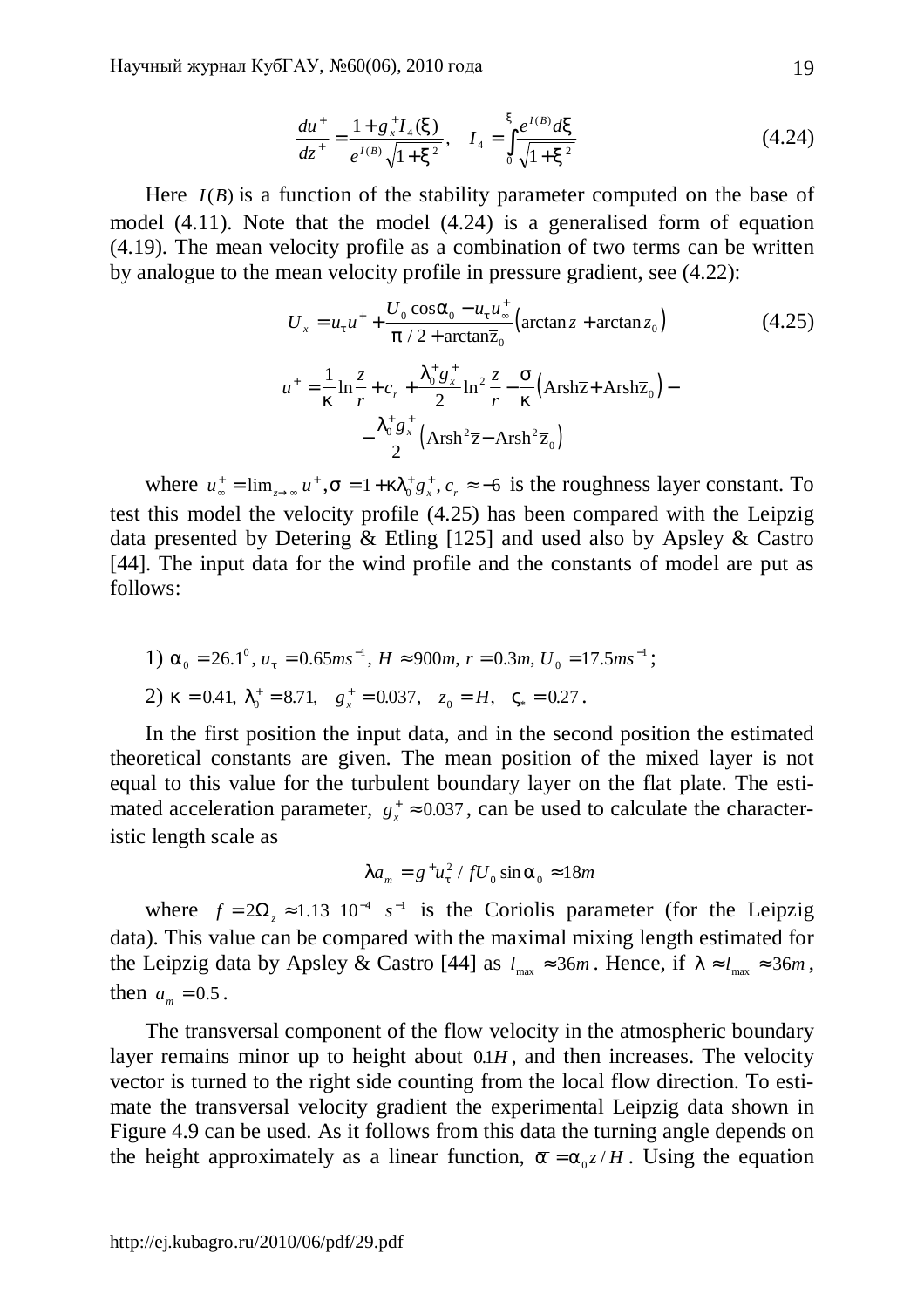connected the turning angle and the wind velocity components,  $v^+ = u^+ \tan \overline{a}$ , one can derive the transversal velocity gradient as:

$$
\frac{d v^{+}}{dz^{+}} = \frac{du^{+}}{dz^{+}} \tan(a_{0}z^{+} / \text{Re}_{*}) + \frac{a_{0}u^{+}}{\text{Re}_{*} \cos^{2} a}
$$

In the logarithmic layer this equation has a simple form:

$$
\frac{d v^+}{dz^+} = \frac{a_0}{k \, \text{Re}_*} + \frac{a_0 u^+}{\text{Re}_*}
$$

The normal depth of the atmospheric surface layer is about 1 km, hence the dynamic Reynolds number can be estimated as  $\text{Re}_* \ge 10^7$ . Therefore, the transversal velocity gradient has a small value, which can be neglected in the inner layer.

Thus the wind velocity vector is turned primary in the mixed layer under the pressure gradient effect. Due to this the solution for the transversal velocity profile can be written as follows

$$
U_y = u_t \,\mathrm{v}^+ + \frac{U_0 \sin a_0 - u_t \,\mathrm{v}^+}{p/2 + \arctan \overline{z}_0} \left( \arctan \overline{z} + \arctan \overline{z}_0 \right) \tag{4.26}
$$
\n
$$
\mathrm{v}^+ = -\frac{I_0^+ g_y^+}{2} \left( \arctan^2 \overline{z} - \arctan^2 \overline{z}_0 \right),
$$

where  $v_{\infty}^{+} = \lim_{z \to \infty} v$ →∞  $=$   $\lim_{z \to \infty}$  v<sup>+</sup>. As it has been established the mixed layer parameters in the expression (4.26) is the same as for the turbulent flow over a flat plate, and all another parameter as in the expression (4.25), thus

 $k = 0.41, I_0^+ = 8.71, g_y^+ = -g_x^+ \cos \theta_0 / \sin \theta_0, z_0 = H/2, V_* = 0.27$ .

The difference in the determination of the mixing layer parameter  $z_0$  for the wind velocity components can be explained, first of all, by the fact that the turbulent flow in the atmospheric surface layer varies with time so that the acceleration due to the daily wind velocity variations,  $\partial U_0 / \partial t$ , approximately equals to the acceleration due to the planet rotation,  $2\Omega_z U_0$ . Therefore, the wind velocity profile is the fragment of a solution dependent on time.

The second reason is that the linear form of the equation system (2.12) has been used, to derive the mean velocity component profiles (4.25)-(4.26), as follows (see also [47])

$$
(1+x^2)\frac{d^2j}{dx^2} + 2x\frac{dj}{dx} = \frac{1+a_{out}p_1}{1+x^2}
$$
\n
$$
(1+x^2)\frac{d^2y}{dx^2} + x\frac{dy}{dx} = 1+a_{out}p_2
$$
\n(4.27)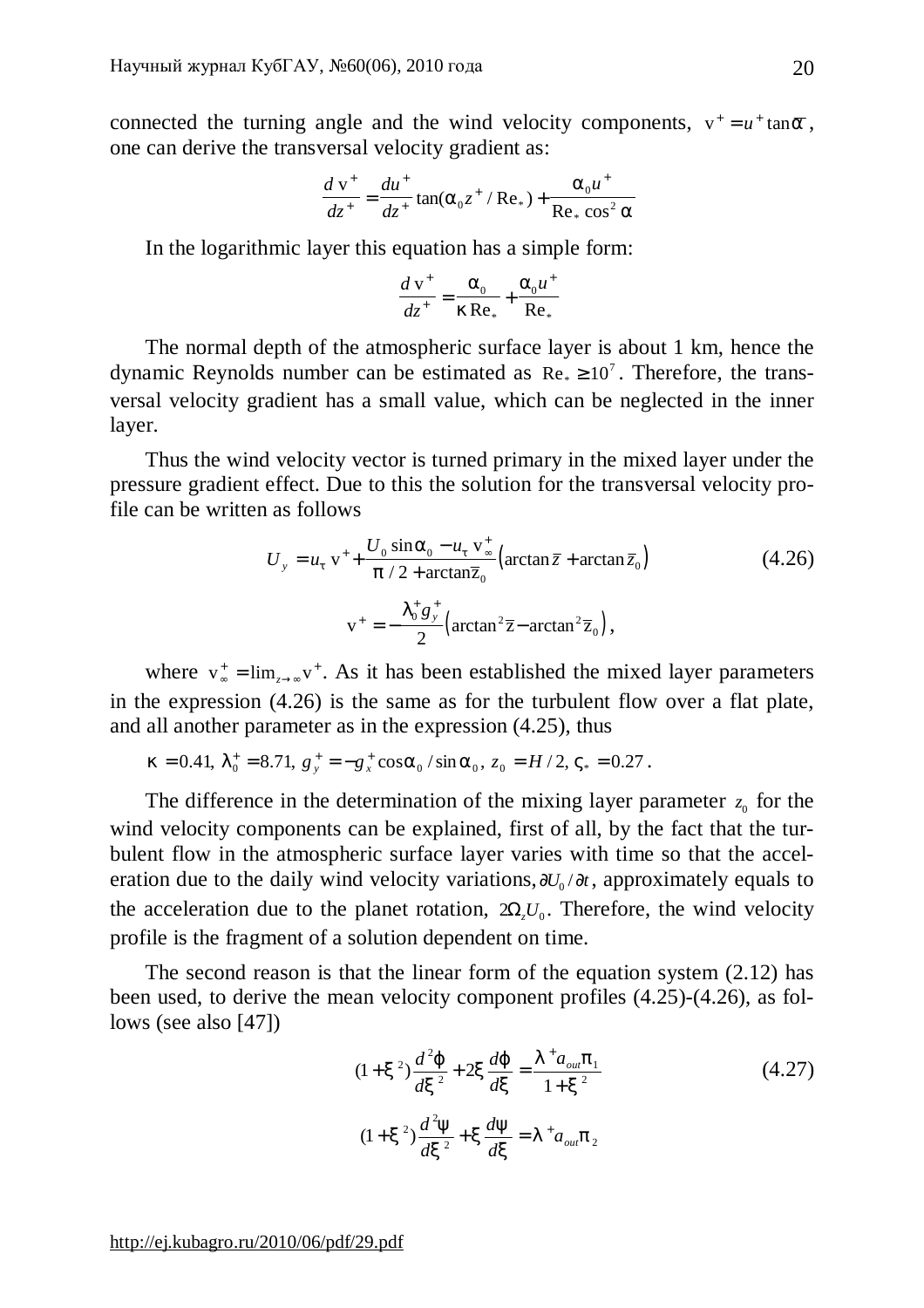where  $x = (z - z_0) / V_* H$ ,  $I^+ = V_* H n / u_*$ ,  $a_{out}$  is the pressure parameter in the outer region,

$$
p_1 = \frac{I^{\text{+}}n}{r u_*^3} \left( \frac{\oint p}{\oint x} \cos a + \frac{\oint p}{\oint y} \sin a \right), \ p_2 = \frac{I^{\text{+}}n}{r u_*^3} \left( \frac{\oint p}{\oint x} \sin a - \frac{\oint p}{\oint y} \cos a \right).
$$

The equation system (4.27) can be integrated in common case as

$$
j = j_0 + j_1 \arctan x + \frac{I^+ a_{out} p_1}{2} \arctan^2 x
$$
 (4.28)  

$$
y = y_0 + y_1 \operatorname{Arsh} x + \frac{I^+ a_{out} p_2}{2} \operatorname{Arsh}^2 x
$$

where  $j_i$ ,  $y_i$  are constants which can be calculated from the inner layer problem. This solution has been used to recover the profiles (4.25) - (4.26) in the upper layer. Hence, as follows from (4.27), the real Coriolis forces has been replaced by the pressure gradient effect.

Nevertheless the model (4.25)-(4.26) can be used for the wind profile estimation in the atmospheric boundary layer. The mean velocity profile and the turning of wind with height computed on the model (4.25)-(4.26) are shown in Figure 4.9 - the solid lines, in comparison with the Leipzig data - the black points. The turning angle and the wind velocity are defined as follows  $\overline{a}$  = arctan(v/*u*),  $U = \sqrt{u^2 + v^2}$ .



Figure 4.9: Turning of wind with height (left) and the wind velocity profile (right) in the neutral stratified atmospheric boundary layer computed on (4.25)-(4.26) - the solid lines, and the Leipzig experimental data [125]

As it has been established, the computed profiles depend on the "infinite" point in which the values  $u^*$ ∞  $, v_{\infty}^{+}$  are defined. The best correlation with the Leipzig data has been obtained for  $z<sub>∞</sub> = 3000<sup>M</sup>$ . This upper bound has also been used for the atmospheric boundary layer parameters estimation by Apsley & Castro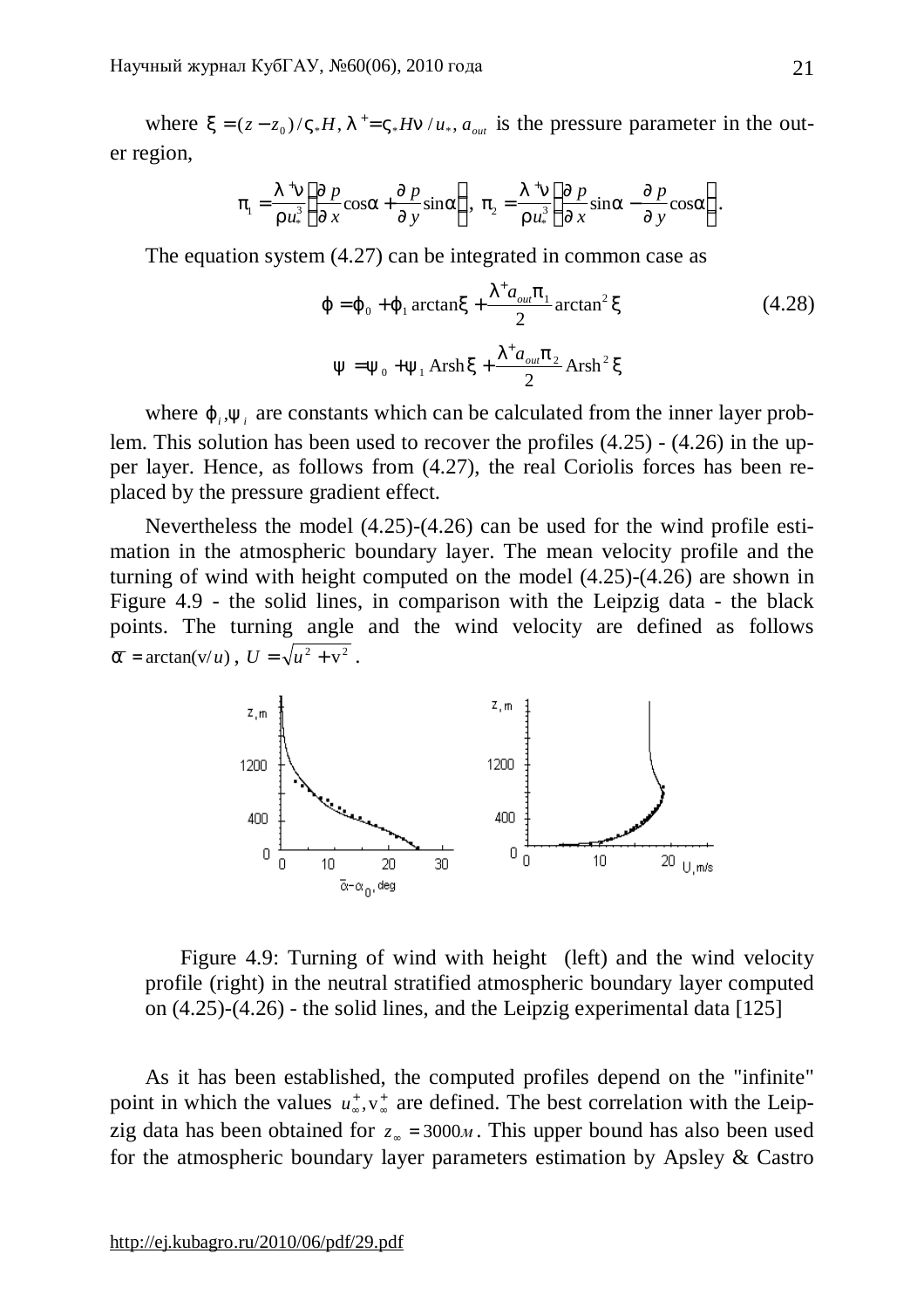[44]. This dependence means that the atmospheric boundary layer can be influenced by the upper layer in a common case including the neutral stratification.

(*To be continued*)

# **References**

- [1] Liepmann, H.W., The Rise and Fall of Ideas in Turbulence, *American Scientist*, **67**, pp. 221-228, 1979.
- [2] Amirkhanov, M.M, Lukashina, N.S. & Trunev, A. P., *Natural recreation resources, state of environment and economical and legal status of coastal resorts*, Publishing House "Economics", Moscow, 207 p., 1997 (in Russian).
- [3] Marchuk, G. I., *Mathematical Modelling in the Environmental Problem*, "Nauka", Moscow, 1982 (in Russian).
- [4] Borrell P.M., Borrell P., Cvitas T. & Seiler W., Transport and transformation of pollutants in the troposphere. *Proc. EUROTRAC Symp.*, SPB Academic Publishing, Hague, 1994.
- [5] Jaecker-Voirol A., Lipphardt M., Martin B., Quandalle, Ph., Salles, J., Carissimo, B., Dupont, E., Musson-Genon, L., Riboud, P.M., Aumont, B., Bergametti, G., Bey, I., Toupance, G., A 3D regional scale photochemical air quality model - application to a 3 day summertime episode over Paris*, Air Pollution IV. Monitoring, Simulation and Control,* eds. B. Caussade, H. Power & C.A. Brebbia, Comp. Mech. Pub., Southampton, pp. 175-194, 1996.
- [6] Borrego, C., Coutinho, M., Carvalho, A.C.& Lemos, S., A modelling package for air quality management in Lisbon, *Air Pollution V. Modelling, Monitoring and Management,* eds. H. Power, T. Tirabassi & C.A. Brebbia, CMP, Southampton-Boston, pp. 35-44, 1997.
- [7] Bozo, L.& Baranka, G., Air quality modelling over Budapest, *Air Pollution IV. Monitoring, Simulation and Control,* eds. B. Caussade, H. Power & C.A. Brebbia, Comp. Mech. Pub., Southampton, pp. 31-36, 1996.
- [8] Marchuk, G.I. & Aloyan, A.E., Global Admixture Transport in the Atmosphere, *Proc. Rus. Acad. Sci., Phys. Atmosphere and Ocean*, **31**, pp. 597-606, 1995.
- [9] Moussiopoulos N., Air pollution models as tools to integrate scientific results in environmental policy, *Air Pollution III, Vol.1. Theory and Simulation,* eds. H. Power, N. Moussiopoulos & C.A. Brebbia, Comp. Mech. Publ., Southampton, pp.11-18, 1995.
- [10] Pekar M., *Regional models LPMOD and ASIMD. Algorithms, parametrization and results of application to Pb and Cd in Europe scale for 1990*, EMEP/MSC-E Report 9/96, Aug, 78 p., 1996.
- [11] Carruthers, D.J, Edmunds, H.A., McHugh, C.A., Riches, P.J. & Singles, R.J., ADMS Urban an integrated air quality modelling system for local government, *Air Pollution V. Modelling, Monitoring and Management,* eds. H. Power, T. Tirabassi & C.A. Brebbia, CMP, Southampton-Boston, pp. 45-58, 1997.
- [12] Ni Riain, C., Fisher, B., Martin, C. J. & Littler J., Flow field and Pollution Dispersion in a Central London Street, *Proc. of the 1st Int. Conf. on Urban Air Quality: Monitoring and Modelling*, ed. R. S. Sokhi, Kluwer Academic Publishers, pp. 299-314, 1998.
- [13] Lukashina, N.S. & Trunev, A. P., *Principles of Recreation Ecology and Natural Economics,* Russian Academy of Sciences, Sochi, 273 p., 1999 (in Russian).
- [14] Lukashina, N.S., Amirkhanov, M.M, Anisimov, V.I. & Trunev, A.P., Tourism and environmental degradation in Sochi, Russia, *Annals of Tourism Research*, **23,** pp. 654-665, 1996.
- [15] Lenhart, L. & Friedrich, R. European emission data with high temporal and spatial resolution, *Air Pollution III Vol.2: Air Pollution Engineering and management*, eds. H. Power, N. Moussiopoulos & C.A. Brebbia. Comp. Mech. Pub., Southampton, pp.285-292, 1995.
- [16] Oke, T.R., Street design and urban canopy layer climate, *Energy and Buildings,* **11,** pp. 103-111, 1988.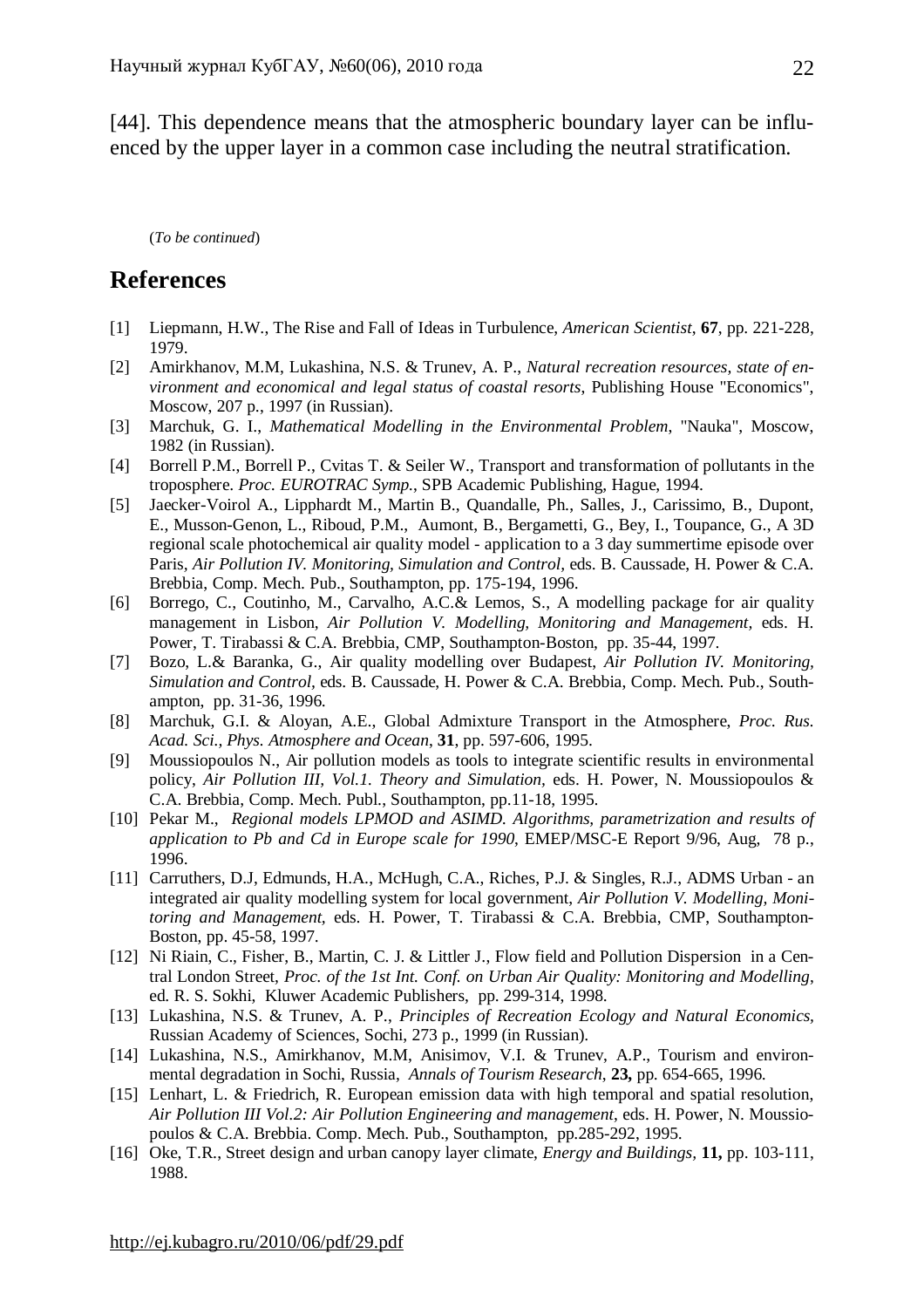- [17] Zilitinkevich, S. Non-local turbulent transport: pollution dispersion aspects of coherent structure of convective flows, Air Pollution III, Vol.1. Air Pollution Theory and Simulation, eds. H. Power, N. Moussiopoulos & C.A.Brebbia, Comp. Mech. Publ., Southampton, рр.-53-60, 1995.
- [18] Arya, S. P., *Introduction to Micrometeorology*, Academic Press, San Diego, 307 p., 1988.
- [19] Stull, R. B, *An Introduction to Boundary Layer Meteorology*, Kluwer Academic Publishers, Dordrecht, 666 p., 1988.
- [20] Kaimal, J. C.& Finnigan, J. J., *Atmospheric Boundary Layer Flows: Their Structure and Measurements*, Oxford University Press, 289 p., 1994.
- [21] Monin, A.S. & Obukhov, A.M., Basic Laws of Turbulent Mixing in the Atmospheric surface layer, *Trudy Geofiz. Inst. Akad. Nauk SSSR* **24** (151), pp. 163-187, 1954.
- [22] Monin, A. S., The Atmospheric Boundary Layer, *Ann. Rev. Fluid Mech*., **22**, 1970.
- [23] Businger, J.A., Wyangaard, J.C., Izumi, Y. & Bradley, E.F. Flux Profile Relationships in the Atmospheric Surface Layer, *J. Atmos. Sciences*, **28.** pp.181-189, 1971.
- [24] Businger, J. A., A Note on the Businger-Dyer Profile, *Boundary-Layer Meteorol.*, **42,** pp. 145– 151, 1988.
- [25] Yaglom, A.M., Data on Turbulence Characteristics in the Atmospheric Surface Layer, *Izv. Acad. Sci. USSR, Phys. Atmosphere and Ocean,* **10**, pp. 566-586, 1974.
- [26] Dyer, A. J., A Review of Flux-Profile Relationships, *Boundary-Layer Meteorol.*, **7,** pp. 363–372, 1974.
- [27] Van Ulden, A. & Holtslag, A. A. M., Estimation of Atmospheric Boundary Layer Parameters for Diffusion Applications, *J. Clim. Appl. Meteorol*,. **24,** pp. 1196–1207, 1985.
- [28] Hanjalic, K.& Launder, B. E., A Reynolds Stress Model of Turbulence and its Application to Thin Shear Flows, *J. Fluid Mech*, **52,** pp. 609–638, 1972.
- [29] Rodi, W. Calculation of Stably Stratified Shear-layer Flows with a Buoyancy-extended *k* − *e* Turbulence Model, *Turbulence and Diffusion in Stable Environments*, ed. J. C. R. Hunt, Clarendon Press, Oxford, pp. 111–143, 1985.
- [30] Mellor, G. L. & Yamada, T. A, Hierarchy of Turbulence Closure Models for Planetary Boundary Layers, *J. Atmos. Sci*., **31,** pp. 1792–1806, 1974.
- [31] Mellor, G. L. & Yamada, T., Development of a Turbulence Closure Model for Geophysical Fluid Problems, *Rev. Geophys. Space Phys*., **20,** pp.851–875, 1982.
- [32] Wyngaard, J. C. & Cote, O. R., The Evolution of a Convective Planetary Boundary Layer –a Higher-order-closure Model Study, *Boundary-Layer Meteorol*., **7,** pp. 289–308, 1974.
- [33] Zeman, O. & Lumley, J. L., Modelling Buoyancy Driven Mixed Layers, *J. Atmos. Sci*., **33,**  pp.1974–1988, 1976.
- [34] Deardorff, J. W. & Willis, G. E., Further Results from a Laboratory Model of the Convective Boundary Layer, *Boundary-Layer Meteorol*, **32,** pp. 205–236, 1985.
- [35] Enger, L., A Higher Order Closure Model Applied to Dispersion in a Convective PBL, *Atmos. Environ*., **20,** pp. 879–894, 1986.
- [36] Holt, T. & Raman, S., A Review and Comparative Evaluation of Multilevel Boundary Layer Parameterisations for First Order and Turbulent Kinetic Energy Closure Schemes, *Rev. Geophys. Space Phys.*, **26,** pp. 761–780, 1988.
- [37] Danilov, S.D., Koprov, B. M. & Sazonov, L. A., Atmospheric Boundary Layer and the Problem of Its Description (Review), *Proc. Rus. Acad. Sci., Phys. Atmosphere and Ocean*, **31**, pp. 187- 204, 1995.
- [38] Hurley, P. J., An Evaluation of Several Turbulence Schemes for the Prediction of Mean and Turbulent Fields in Complex Terrain, *Boundary-Layer Meteorol*., **83,** pp. 43–73, 1997.
- [39] Reynolds, O., On the dynamically theory of incompressible viscous fluids and the determination of the criterion, *Philos. Trans. R. Soc. London*, **A 186,** 123, 1895.
- [40] Boussinesq, J., Theorie de l'ecoulement tourbillat, *Mem. Pres. Acad. Sci.*, **23**, p. 46, 1877.
- [41] Prandtl, L., Bericht uber untersuchungen zur ausgebildeten turbulenz, *Z. Angew. Math. Mech*., **5**, pp.136-139, 1925.
- [42] Prandtl, L., Neuere Ergebnisse der Turbulenzforschung, VDI -Ztschr., **77,** 5, p.105, 1933.
- [43] Kolmogorov, A.N., The Equations of Turbulent Motion in an Incompressible Fluid, *Izv. Acad. Sci. USSR, Phys*., **6,** pp. 56-58, 1942.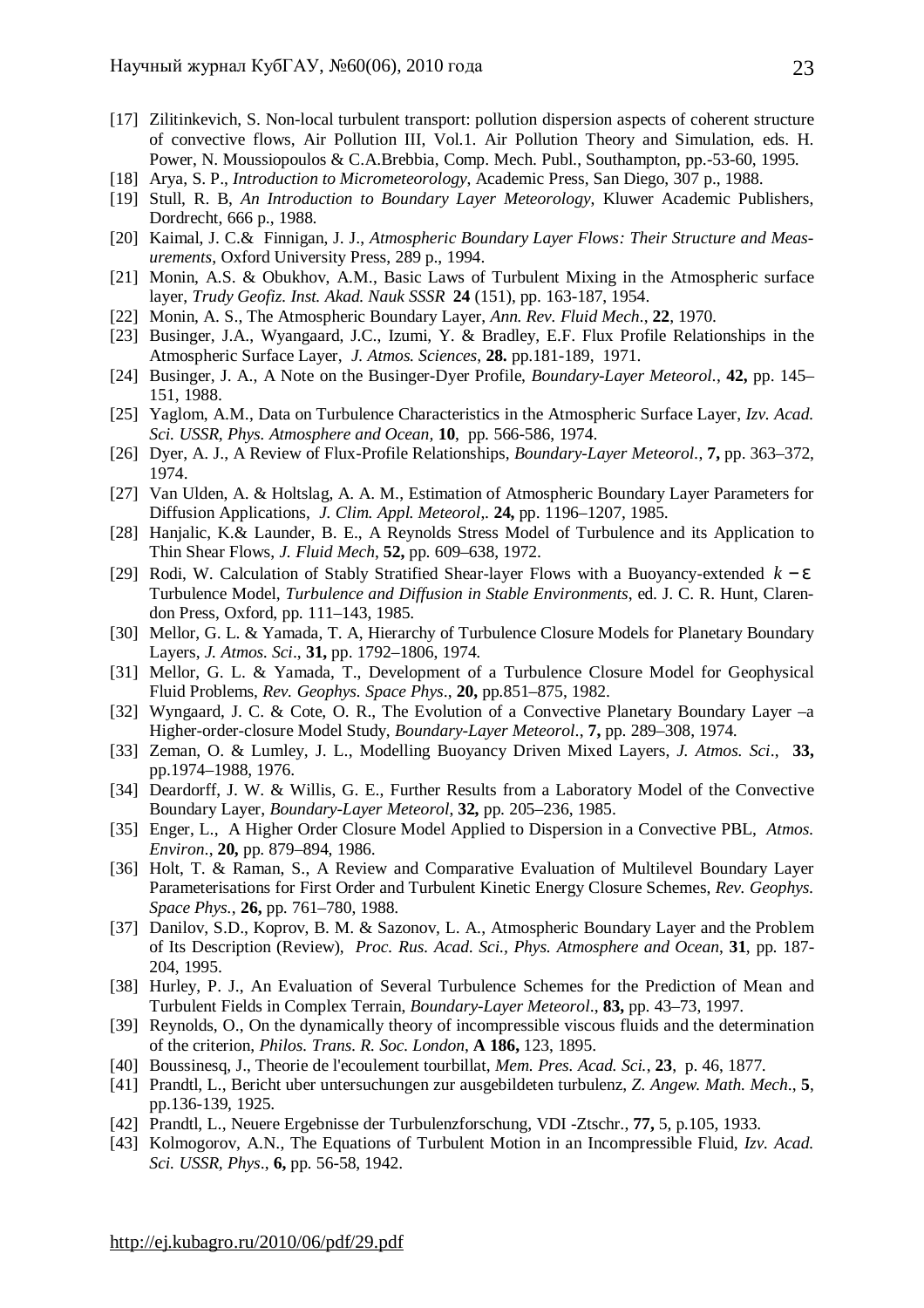- [44] Apsley, D. D. & Castro, I. P., A Limited-Length-Scale-Model for the Neutral and Stable-Stratified Atmospheric Boundary Layer, *Boundary Layer Meteorol*., **83,** pp. 75–98, 1997.
- [45] Trunev, A. P., Diffuse processed in turbulent boundary layer over rough surface, *Air Pollution III, Vol.1. Theory and Simulation,* eds. H. Power, N. Moussiopoulos & C.A. Brebbia, Comp. Mech. Publ., Southampton, pp. 69-76, 1995.
- [46] Trunev, A. P., Similarity theory and model of turbulent dusty gas flow over large-scale roughness, *Abstr. of Int. Conf. On Urban Air Quality: Monitoring and Modelling*, University of Hertfordshire, Institute of Physics, London, p. 3.8, 1996.
- [47] Trunev, A. P., Similarity theory for turbulent flow over natural rough surface in pressure and temperature gradients, *Air Pollution IV. Monitoring, Simulation and Control,* eds. B. Caussade, H. Power & C.A. Brebbia, Comp. Mech. Pub., Southampton, pp. 275-286, 1996.
- [48] Trunev, A. P., Similarity theory and model of diffusion in turbulent atmosphere at large scales, *Air Pollution V. Modelling, Monitoring and Management,* eds. H. Power, T. Tirabassi & C.A. Brebbia, CMP, Southampton-Boston, pp. 109-118, 1997.
- [49] Klebanoff, P. S., Characteristics of turbulence in a boundary layer with zero pressure gradient, *NACA Tech. Note*, **3178**, 1954.
- [50] Laufer, J., The structure of turbulence in fully developed pipe flow, *NACA Tech. Note*, **2954**, 1954.
- [51] Cebeci, T. & Bradshaw, P., *Physical and Computational Aspects of Convective Heat Transfer*, Springer-Verlag, NY, 1984.
- [52] Cantwell, Brian J., Organized motion in turbulent flow, *Ann. Rev. Fluid Mech*., **13**, pp. 457-515, 1981.
- [53] Kuroda, A., *Direct Numerical Simulation of Couette-Poiseuille Flows*, Dr. Eng. Thesis, the University of Tokyo, Tokyo, 1990.
- [54] Coleman, G.N., Ferziger, J. R. & Spalart, P. R., A numerical study of the turbulent Ekman layer, *J. Fluid Mech*., **213**. pp.313-348, 1990.
- [55] Trunev, A. P. & Fomin, V. M., Continual model of impingement erosion, *J. Applied Mech. Tech. Phys*., **6**, pp. 113-120, 1985.
- [56] Trunev, A. P., *Research of bodies erosion distraction in gas flows with admixture particles*, Ph.D. Thesis, Inst. Theoretical and Appl. Mech., Novosibirsk, 1986.
- [57] Nikolaevskii, V.N., The space averaging in the turbulence theory, *Vortexes and Waves,* ed. V.N. Nikolaevskii, Mir, Moscow, pp. 266-335, 1984 (in Russian).
- [58] Landau, L.D. & Lifshitz, E. M., *Hydrodynamics*, 3rd ed., Nauka, Moscow, 1986 (in Russian).
- [59] Pulliam, T. H. & Steger, J. L., Implicit Finite-Difference Simulations of three-dimensional Compressible Flow, *AIAA Journal*, **18,** p. 159, 1980.
- [60] Hirschel, E.H. & Kordulla, W., *Shear Flow in Surface-Oriented Coordinates*, Friedr. Vieweg & Sohn, Wiesbaden, 1986.
- [61] Schlichting, H., *Boundary Layer Theory*, McGraw-Hill, NY, 1960.
- [62] Kutateladze, S.S., *The Wall Turbulence*, Nauka, Novosibirsk, 1973 (in Russian).
- [63] Hairer, E., Norsett, S.P. & Wanner, G., *Solving Ordinary Differential Equations 1. Nonstiff Problems*, Springer-Verlag, Berlin, 1987.
- [64] Cantwell, B. J., Coles, D. E. & Dimotakis, P. E., Structure and entrainment in the plane of symmetry of a turbulent spot, *J. Fluid Mech.*, **87**, pp. 641-672, 1978.
- [65] Van Driest, E.R., On turbulent flow near a wall, *J. Aero. Sci*., **23.** p.1007, 1956.
- [66] Kuroda, A., Kasagi, N. & Hirata, M., A Direct Numerical Simulation of the Fully Developed Turbulent Channel Flow, *Proc. Int. Symp. on Computational Fluid Dynamics*, Nagoya, pp. 1174-1179, 1989.
- [67] Nagano, Y., Tagawa, M. & Tsuji, T., Effects of Adverse Pressure Gradients on Mean Flows and Turbulence Statistics in a Boundary Layer, *Proc. 8th Symposium on Turbulent Shear Flows*, 1992.
- [68] Nagano, Y., Kasagi, N., Ota, T., Fujita, H., Yoshida, H. & Kumada, M., *Data-Base on Turbulent Heat Transfer*, Department of Mechanical Engineering, Nagoya Institute of Technology, Nagoya, DATA No. FW BL004, 1992.
- [69] Smith, R.W., *Effect of Reynolds Number on the Structure of Turbulent Boundary Layers*, Ph.D. Thesis, Princeton University, Princeton, NJ, 1994.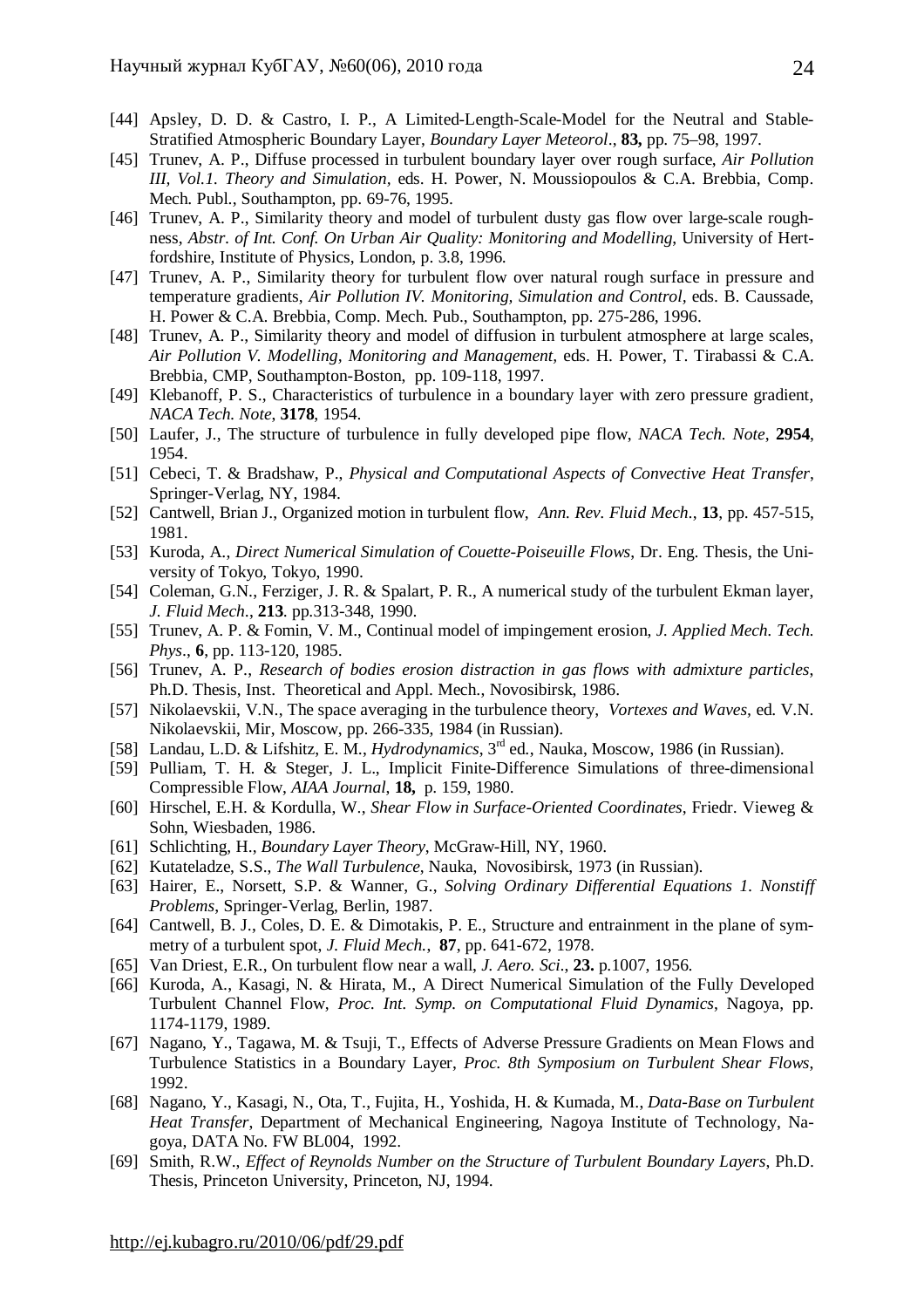- [70] Kline, S.J , Reynolds, W.C., Schraub, F.A. & Runstadler P.W., The structure of turbulent boundary layers, *J. Fluid Mech.,* **30**, pp. 741-773, 1967.
- [71] Kriklivy, V.V., Trunev, A.P. & Fomin, V.M., Investigation of two-phase flow in channel with damaging wall*, J. Applied Mech. Tech. Phys*., **1**, pp. 82-87, 1985.
- [72] Trunev, A. P. & Fomin, V.M., Surface instability during erosion in the gas-particles stream, *J. Applied Mech. Tech. Phys*., **3**. pp. 78-84, 1986.
- [73] Trunev, A. P., Evolution of the surface relief at sputtering by ionic bombardment, *Interaction of nuclear particles with a rigid body*, Moscow, Vol.1, Part 1, pp. 83-85, 1989.
- [74] Blackwelder, R. F. & Eckelmann, H., Streamwise vortices associated with the bursting phenomena, *J. Fluid Mech.,* **94**, pp. 577-594, 1979.
- [75] Nikuradse, J., Strömungsgesetze in Rauhen Rohren, *ForschHft. Ver. Dt. Ing.*, p. 361, 1933.
- [76] Schlichting, H., Experimentelle Untersuchungen zum Rauhigkeits-problem, *Ing.-Arch,* **7**(1), pp.1-34, 1936.
- [77] Bettermann, D., Contribution a l'Etude de la Convection Force Turbulente le Long de Plaques Regueuses, *Int. J. Heat and Mass Transfer*, **9,** p. 153, 1966.
- [78] Millionschikov, M.D., *Turbulent flows in the boundary layer and in the tubes*, Nauka, Moscow, 1969 (in Russian).
- [79] Dvorak, F. A., Calculation of Turbulent Boundary Layer on Rough Surface in Pressure Gradient, *AIAA Journal*, **7,** 1969.
- [80] Dirling, R.B., Jr., A Method for Computing Roughwall Heat-Transfer Rate on Re-Entry Nose Tips, *AIAA Paper*, **73-763**, 1973.
- [81] Simpson, R. L., A Generalized Correlation of Roughness Density Effect on the Turbulent Boundary Layer, *AIAA Journal,* **11**, pp. 242-244, 1973.
- [82] Donne, M. & Meyer, L., Turbulent Convective Heat Transfer from Rough Surfaces with Two-Dimensional Rectangular Ribs, *Int. J. Heat Mass Transfer,* **20,** pp. 583-620 , 1977.
- [83] Coleman, H. W., Hodge, B. K. & Taylor, R. P., A Revaluation of Schlichting's Surface Roughness Experiment, *J. Fluid Eng*., **106,** pp. 60-65, 1984.
- [84] Clauser, F., The Turbulent Boundary Layer, *Advances in Applied Mechanics*, **4,** pp.1-51, 1956
- [85] Grabov, R. M. & White, C. O., Surface Roughness Effects on Nose Tip Ablation Characteristics, *AIAA Journal,* **13,** pp. 605-609, 1975.
- [86] Sigal, A. & Danberg, J. E., New Correlation of Roughness Density Effect on the Turbulent Boundary Layer, *AIAA Journal*, **25**, pp.554-556, 1990.
- [87] Kind, R. J. & Lawrysyn, M. A., Aerodynamic Characteristics of Hoar Frost Roughness, *AIAA Journal*, **30**, pp. 1703-7, 1992.
- [88] Gargaud, I. & Paumard, G., *Amelioration du transfer de chaleur par l'emploi de surfaces corruguees*, CEA-R-2464, 1964.
- [89] Draycott, A. & Lawther, K.R., Improvement of fuel element heat transfer by use of roughened surface and the application to a 7-rod cluster, *Int. Dev. Heat Transfer*, Part III, pp. 543-52, ASME, NY. 1961.
- [90] Möbius, H., Experimentelle Untersuchung des Widerstandes und der Gschwindig-keitsverteilung in Rohren mit regelmäßig angeordneten Rauhigkeiten bei turbulenter Strömung, *Phys. Z.,* **41**, pp. 202-225, 1940
- [91] Chu, H. & Streeter, V.L., *Fluid flow and heat transfer in artificially roughened pipes,* Illinois Inst. of Tech. Proc., No. 4918, 1949.
- [92] Koch, R., Druckverlust und Wärmeübergang bei verwirbelter Strömung, *ForschHft. Ver. Dt. Ing*., Series B, **24**, pp. 1-44, 1958.
- [93] Skupinski, E., *Wärmeübergang und Druckverlust bei künstlicher Verwirbelung und künstlicher Wandrauhigkeiten*, Diss. Techn. Hochschule, Aachen, 1961.
- [94] Webb, R. L., Eckert, E.R.G. & Goldstein, R. J., Heat transfer and friction in tubes with repeatedrib roughness, *Int. J. Heat Mass Transfer,* **14**, pp. 601-617, 1971.
- [95] Fuerstein, G. & Rampf, G., Der Einfluß rechteckiger Rauhigkeiten auf den Wärmeübergang und den Druckabfall in turbulenter Ringspaltströmung, *Wärme- und Stoffübertragung*, **2** (1), pp.19- 30, 1969.
- [96] Sams, E.W., *Experimental investigation of average heat transfer and friction coefficients for air flowing in circular tubes having square-thread-type roughness,* NACA RME 52 D 17, 1952.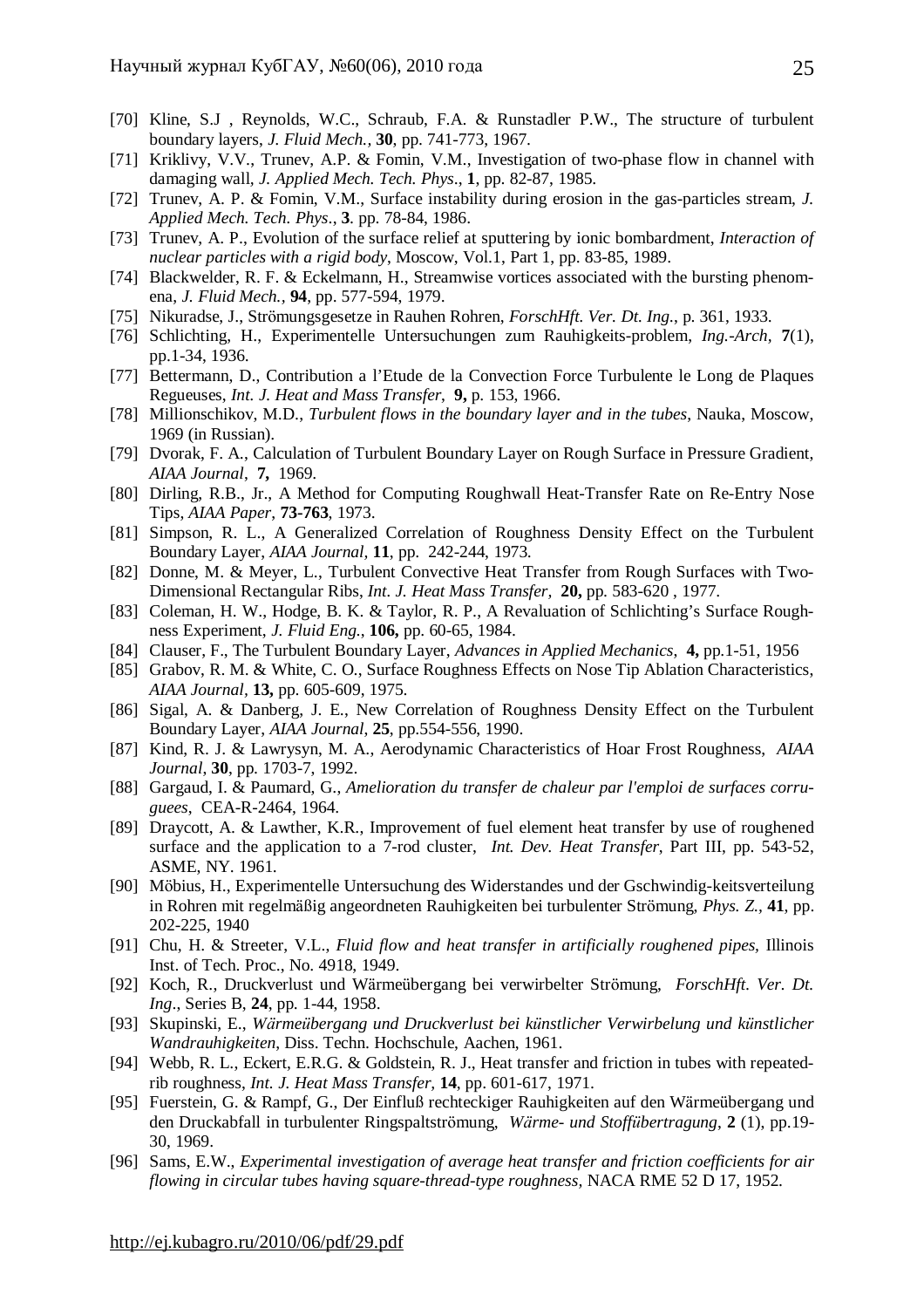- [97] Fedynskii, O. S., Intensification of heat transfer to water in annular channel, *Problemi Energetiki, Energ. Inst. Akad. Nauk USSR*, 1959 (in Russian).
- [98] Watson, M.A.P., *The performance of a square rib type of heat transfer surface,* CEGB RD/B/N 1738, Berkeley Nuclear Laboratories, 1970.
- [99] Kjellström, B. & Larsson, A. E., *Improvement of reactor fuel element heat transfer by surface roughness*, AE-271, 1967, Data repoted by Dalle Donne & Meyer (1977).
- [100] Savage, D.W. & Myers, J.E., The effect of artificial surface roughness on heat and momentum transfer, *A.I.Ch.E.J*., **9**, pp.694-702, 1963.
- [101] Sheriff, N., Gumley, P. & France, J., *Heat transfer characteristics of roughened surfaces,* UKAEA, TRG Report 447 (R), 1963.
- [102]Massey, F.A., *Heat transfer and flow in annuli having artificially roughened inner surfaces*, Ph. D. Thesis, University of Wisconsin, 1966.
- [103] Nunner, W., Wärmeübergang und Druckabfall in rauhen Rohren, *ForschHft. Ver. Dt. Ing*., p. 455, 1956.
- [104]Lawn, C. J. & Hamlin, M. J., *Velocity measurements in roughened annuli*, CEGB RD/B/N 2404, Berkley Nuclear Laboratories, 1969
- [105] Stephens, M. J., *Investigations of flow in a concentric annulus with smooth outer wall and rough inner wall,* CEGB RD/B/N 1535, Berkley Nuclear Laboratories, 1970.
- [106] Perry, A.E. & Joubert, P.N., Rough-Wall Boundary Layers in Adverse Pressure Gradients, *J. Fluid Mech*., **17**, pp.193-211, 1963.
- [107] Antonia, R.A. & Luxton, R.E., The Response of a Turbulent Boundary Layer to a Step Change in Surface Roughness, Pt. 1. Smooth to Rough, *J. Fluid Mech*., **48**, pp. 721-762. 1971
- [108] Antonia, R.A. & Wood, D.H., Calculation of a Turbulent Boundary layer Downstream of a Step Change in Surface Roughness, *Aeronautical Quarterly*, **26**, pp. 202-210, 1975.
- [109] Pineau, F., Nguyen, V. D., Dickinson, J. & Belanger, J., Study of a Flow Over a Rough Surface with Passive Boundary-Layer Manipulators an Direct Wall Drag Measurements, *AIAA Paper*, **87-0357,** 1987.
- [110] Osaka, H. & Mochizuki, S., Mean Flow Properties of a d-type Rough Wall Boundary Layer in a Transitionally Rough and a Fully Rough Regime, *Trans. JSME ser. B,* .**55**, pp. 640-647, 1989.
- [111]Byzova, N.L., Ivanov, V.N. & Garger, E.K., *Turbulence in the Atmospheric Boundary Layer*, Leningrad, Hydrometeoizdat, 1989 (in Russian).
- [112]Jackson, P.S., On the displacement height in the logarithmic wind profile. *J. Fluid Mech*., **111**, pp. 15-25, 1981.
- [113]Wieringa, J., Updating the Davenport Roughness Clarification. J. Wind Engineer, *Industl. Aerodyn*, **41**, pp. 357–368, 1992.
- [114]Bottema, M., Parameterization of aerodynamic roughness parameters in relation with air pollutant removal efficiency of streets, *Air Pollution III, Vol.2. Air Pollution Engineering and Management*, eds. H. Power, N. Moussiopoulos & C. A. Brebbia, Comp. Mech. Publ., Southampton, pp. 235-242, 1995.
- [115] Kutateladze, S. S., *Similarity Analysis in the Thermal-physics*, Novosibirsk, Nauka, 1982 (in Russian).
- [116] Kim, J., Investigation of Heat and Mass Transport in Turbulent Flows via Numerical Simulation, *Transport Phenomena in Turbulent Flows: Theory, Experiment and Numerical Simulation*, eds. M. Hirata & N. Kasagi, Hemisphere Publishing Corp., Washington, D. C., pp. 157-170, 1988.
- [117] Hogstrom, U., Review of Some Basic Characteristics of the Atmosphere Surface Layer, *Boundary-Layer Meteorol.,* **78**, pp. 215–246, 1996.
- [118]Beljaars, A. C. M. & Holtslag, A. A. M., Flux Parameterization over Land Surfaces for Atmospheric Models', *J. Appl. Meteorol.,* **30**, pp. 327–341, 1991.
- [119] Pugliese, S., Jaeger, M. & Occelli, R., Finite element modelling of plume dispersion in the lower part of the atmosphere, *Air Pollution IV. Monitoring, Simulation and Control*, eds. B. Caussade, H. Power & C.A. Brebbia, Comp. Mech. Pub. Southampton-Boston, 99-108. 1996
- [120]Lui, Jingmiao & Kotoda, Kazuo, Evaluation of Surface-Layer Wind Profiles With Heife Observations, *Boundary-Layer Meteorol.,* **83,** pp. 27–41, 1997.
- [121]Castillo, L., *Similarity analysis of turbulent boundary layers*, Ph. D. Thesis, The Graduate School of the State University of New York, Buffalo, 1997.